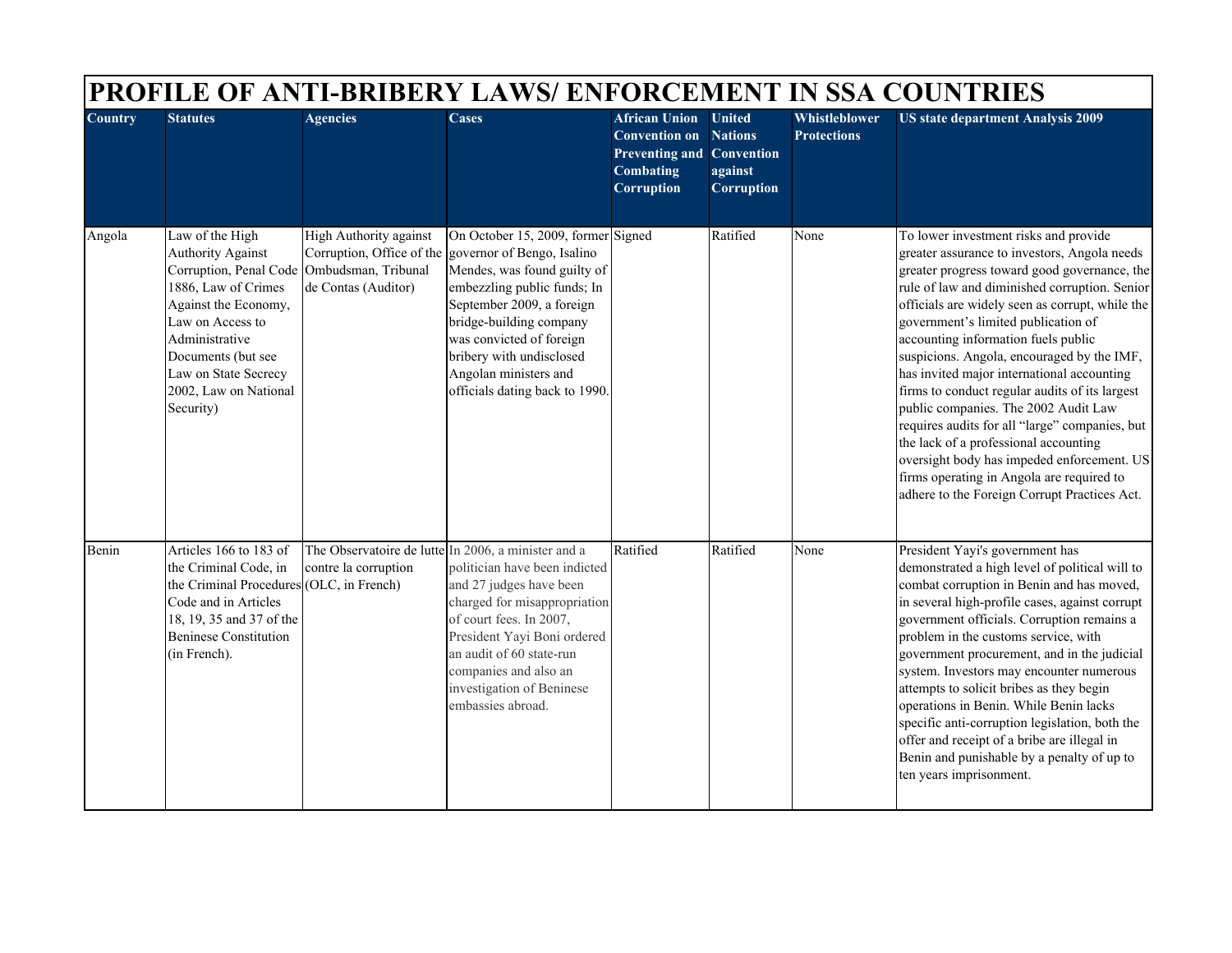| Botswana | Corruption and      |                   | DCEC - The Directorate The very first Corruption | No action | No action | Restricted | The Government of Botswana is seriously           |
|----------|---------------------|-------------------|--------------------------------------------------|-----------|-----------|------------|---------------------------------------------------|
|          | Economic Crime Act. | on Corruption and | Prevention assignment                            |           |           |            | concerned about the increasingly detrimental      |
|          |                     | Economic Crime    | carried out by the                               |           |           |            | effects of the growing crime rates which were     |
|          |                     |                   | Directorate which identified                     |           |           |            | seen to be limiting the country's development     |
|          |                     |                   | serious weaknesses in the                        |           |           |            | and affecting its social structures, depriving it |
|          |                     |                   | management structure of a                        |           |           |            | of considerable revenue, and damaging the         |
|          |                     |                   | Public Company. Using this                       |           |           |            | country's reputation. Since its inception,        |
|          |                     |                   | information, an investigation                    |           |           |            | DCEC has earned itself respect locally and        |
|          |                     |                   | into complaints received was                     |           |           |            | among those engaged in anti-corruption work       |
|          |                     |                   | conducted and this resulted                      |           |           |            | elsewhere in the world., DCEC had been            |
|          |                     |                   | in the Chief Executive of the                    |           |           |            | actively engaged in the formation of the          |
|          |                     |                   | Public Company being                             |           |           |            | Southern African Forum Against Corruption         |
|          |                     |                   | prosecuted, convicted and                        |           |           |            | (SAFAC), the principal aims of which are to       |
|          |                     |                   | imprisoned for offences                          |           |           |            | implement the protocol and facilitate training    |
|          |                     |                   | under the Act.                                   |           |           |            | in anti-corruption disciplines. Corruption in     |
|          |                     |                   |                                                  |           |           |            | Botswana is perceived as present but has not      |
|          |                     |                   |                                                  |           |           |            | yet been viewed as an obstacle to investment      |
|          |                     |                   |                                                  |           |           |            | and penalties of such acts are applied            |
|          |                     |                   |                                                  |           |           |            | proportionately. While there remains a high       |
|          |                     |                   |                                                  |           |           |            | tolerance for conflict of interest in             |
|          |                     |                   |                                                  |           |           |            | government/private sector interaction,            |
|          |                     |                   |                                                  |           |           |            | foreign investor complaints generally focus       |
|          |                     |                   |                                                  |           |           |            | on the reputed inefficiency and/or                |
|          |                     |                   |                                                  |           |           |            | unresponsiveness of mid- to low-level             |
|          |                     |                   |                                                  |           |           |            | bureaucrats in government.                        |
|          |                     |                   |                                                  |           |           |            |                                                   |
|          |                     |                   |                                                  |           |           |            |                                                   |
|          |                     |                   |                                                  |           |           |            |                                                   |
|          |                     |                   |                                                  |           |           |            |                                                   |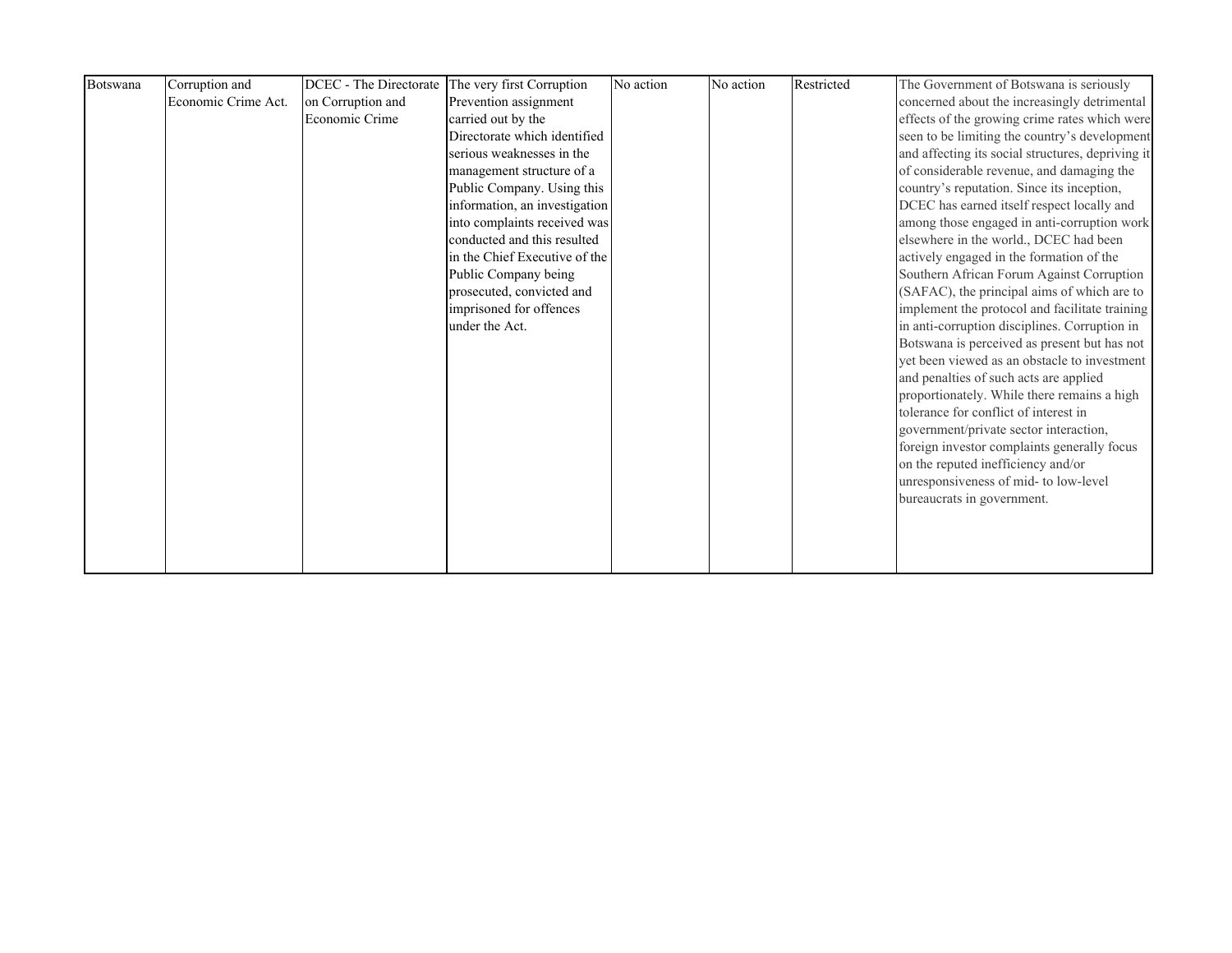| Burkina Faso Articles 154 to 159 of | Superior Authority of               | The 1998 assassination of                              | Ratified | Ratified | No report | Although Burkina Faso means "land of the        |
|-------------------------------------|-------------------------------------|--------------------------------------------------------|----------|----------|-----------|-------------------------------------------------|
| the Penal Code, Law                 | State Control (ASCE),               | investigative journalist and                           |          |          |           | honest men", Transparency International's       |
| No. 26 Concerning the               | <b>National Ethics</b>              | editor of the weekly                                   |          |          |           | Corruption Perceptions Index indicates that     |
| <b>Fight Against Money</b>          |                                     | Committee (NEC), High newspaper L'Indépendant,         |          |          |           | corruption is still a problem for this West     |
| Laundering                          | Commission of                       | Norbert Zongo, is still an                             |          |          |           | African nation. The main challenges the         |
|                                     | Coordination for the                | unsolved case and represents                           |          |          |           | country currently faces are poor access to      |
|                                     |                                     | Fight Against Corruption a turning point in the public |          |          |           | information, a weak judiciary, limited          |
|                                     |                                     | (HCFAC), State General opinion about corruption and    |          |          |           | enforcement powers of anti-corruption           |
|                                     | Inspection (SGI),                   | impunity in the country. At                            |          |          |           | institutions, misappropriation of public        |
|                                     | Autorité de Regulation              | the time of his murder,                                |          |          |           | funds, and lack of a separation of powers.      |
|                                     | des Marches Publics-                | Zongo was investigating a                              |          |          |           | Civil servants who most commonly engage in      |
|                                     | ARMP(body to ensure                 | case connecting President                              |          |          |           | corruption include: members of the police       |
|                                     | transparency in the                 | Compaoré's brother to the                              |          |          |           | force and gendarmerie, customs officials,       |
|                                     | bidding process by                  | torture and killing of his own                         |          |          |           | political groups, justice officials, healthcare |
|                                     | monitoring the execution chauffeur. |                                                        |          |          |           | workers, educators, tax collectors, and the     |
|                                     | of all government                   |                                                        |          |          |           | media. While the government has identified      |
|                                     | contracts), Office of the           |                                                        |          |          |           | corruption as an obstacle to doing business,    |
|                                     | Ombudsman, Auditor                  |                                                        |          |          |           | the World Bank ranked Burkina Faso as the       |
|                                     | General                             |                                                        |          |          |           | fourth best Sub-Saharan African country in      |
|                                     |                                     |                                                        |          |          |           | the area of corruption control, trailing only   |
|                                     |                                     |                                                        |          |          |           | South Africa, Madagascar and Ghana.             |
|                                     |                                     |                                                        |          |          |           |                                                 |
|                                     |                                     |                                                        |          |          |           |                                                 |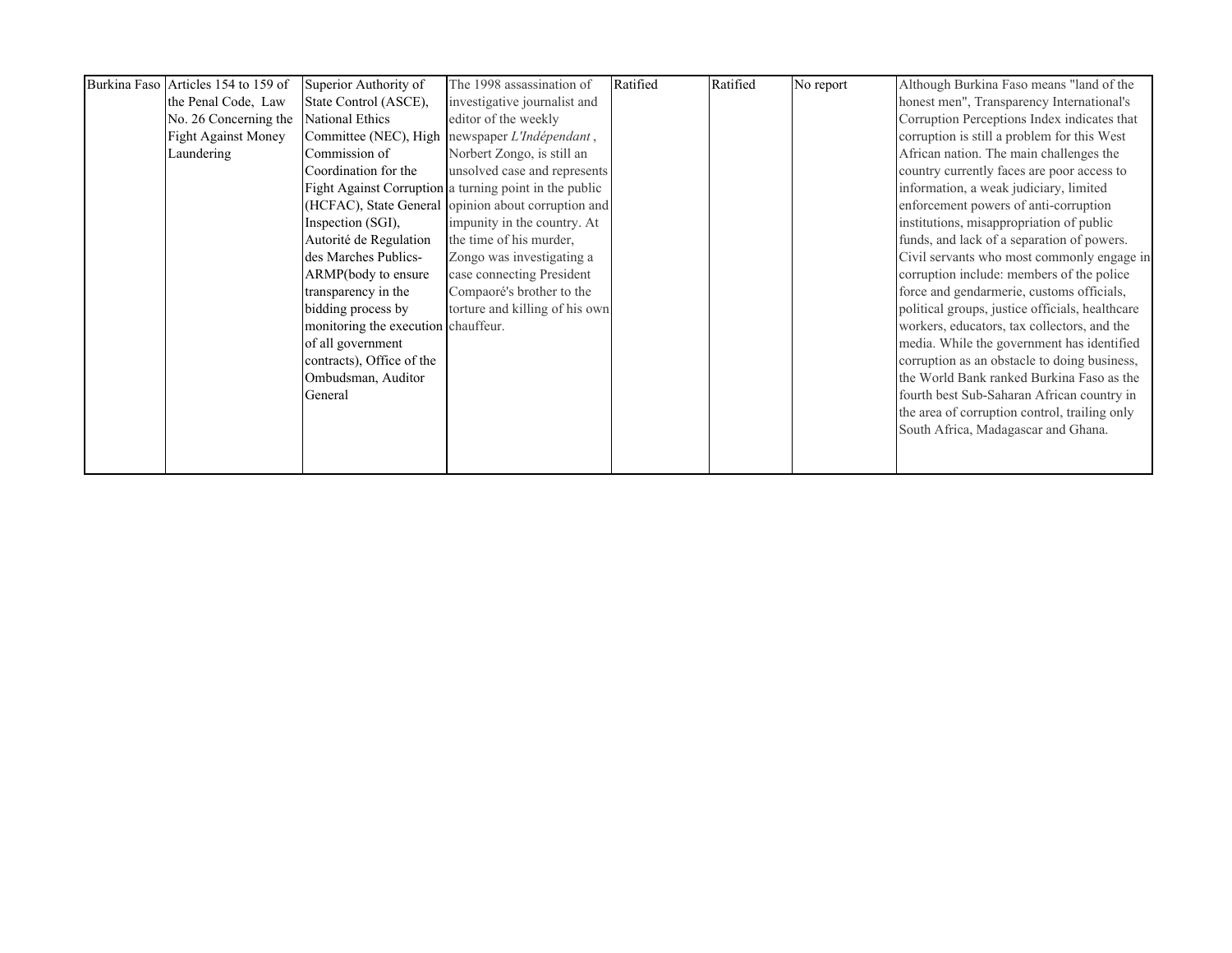| Burundi | Penal Code | Anti-corruption Court, | October 2009, Burundi's   | Ratified | Ratified | Article 12 de la  | Officially, Burundi has a number of laws and                              |
|---------|------------|------------------------|---------------------------|----------|----------|-------------------|---------------------------------------------------------------------------|
|         |            | Cour des Comptes'      | former ambassador to      |          |          |                   | loi $N^{\circ}$ 1/12 du 18 regulations prohibiting corrupt practices such |
|         |            | (treasury departments  | Kenya, Salvator           |          |          |                   | avril 2006 portant as bribery, nepotism, preferential hiring and          |
|         |            | within                 | Ntacobamaze, was charged  |          |          | mesures de        | promotion and embezzlement. In practice,                                  |
|         |            | public institutions),  | with mismanagement and    |          |          | prévention et de  | these measures are rarely enforced. This is                               |
|         |            | Brigade Spéciale Anti- | misappropriation of funds |          |          | répression de la  | largely a result of an under-resourced and                                |
|         |            | Corruption' (the Anti- | while on duty in Nairobi  |          |          | corrption et des  | poorly trained police force and civil service;                            |
|         |            | Corruption Squad).     |                           |          |          | infractions       | there is no evidence of any particular bias for                           |
|         |            |                        |                           |          |          | connexes          | or against foreign investors in the                                       |
|         |            |                        |                           |          |          | (measures for     | enforcement of these statutes. No major U.S.                              |
|         |            |                        |                           |          |          | prevention and    | firms have specifically noted corruption as an                            |
|         |            |                        |                           |          |          | suppression of    | obstacle to direct investment in Burundi,                                 |
|         |            |                        |                           |          |          | corrption and     | although corruption is seen as one of the                                 |
|         |            |                        |                           |          |          | related offenses) | typical hurdles to be overcome when doing                                 |
|         |            |                        |                           |          |          |                   | business in the region. Corruption is most                                |
|         |            |                        |                           |          |          |                   | pervasive in Burundi in the government                                    |
|         |            |                        |                           |          |          |                   | procurement sector; the purchase and sale of                              |
|         |            |                        |                           |          |          |                   | government property takes place in a non-                                 |
|         |            |                        |                           |          |          |                   | transparent environment with frequent                                     |
|         |            |                        |                           |          |          |                   | allegations of bribery and cronyism. Cabinet                              |
|         |            |                        |                           |          |          |                   | members, parliamentarians, and anyone                                     |
|         |            |                        |                           |          |          |                   | appointed by presidential decree have                                     |
|         |            |                        |                           |          |          |                   | immunity from prosecution on corruption                                   |
|         |            |                        |                           |          |          |                   | charges, effectively insulating them from                                 |
|         |            |                        |                           |          |          |                   | accountability.                                                           |
|         |            |                        |                           |          |          |                   |                                                                           |
|         |            |                        |                           |          |          |                   |                                                                           |
|         |            |                        |                           |          |          |                   |                                                                           |
|         |            |                        |                           |          |          |                   |                                                                           |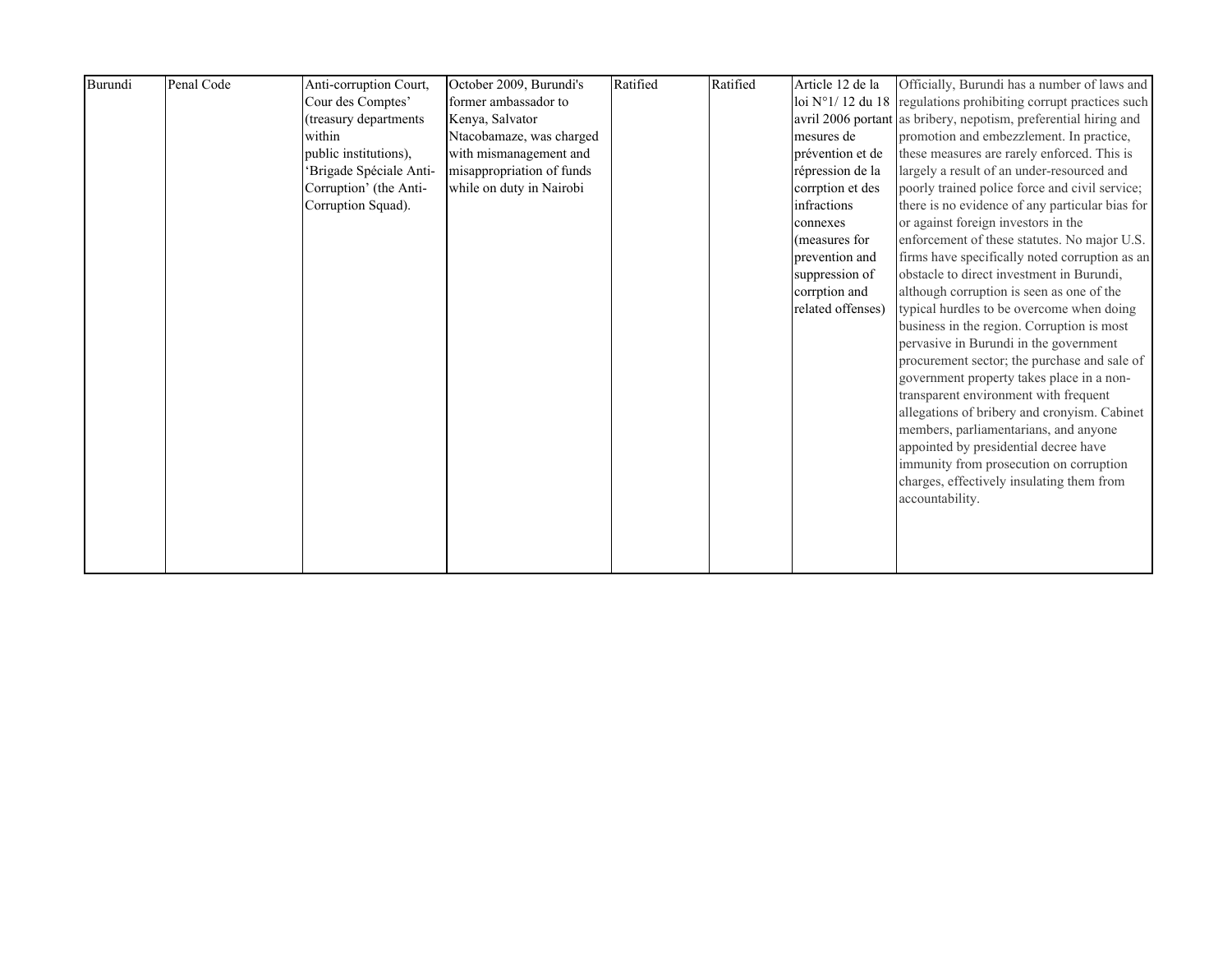| Cameroon   | Penal Code, Code of   | National Anti-Corruption On June 11, 2009, the |                                             | Signed    | Ratified | None      | Corruption is endemic in Cameroon.              |
|------------|-----------------------|------------------------------------------------|---------------------------------------------|-----------|----------|-----------|-------------------------------------------------|
|            | Penal Procedures 2005 |                                                | Commission (CONAC), Douala Court of Appeals |           |          |           | Cameroon regularly ranks among the most         |
|            |                       | National Agency for                            | sentenced Alphonse Siyam                    |           |          |           | corrupt countries in both Transparency          |
|            |                       | Financial Investigations,                      | Siwe, former Minister of                    |           |          |           | International's index of the private sector's   |
|            |                       | Superiour State Audit,                         | Energy and Water and                        |           |          |           | perceptions of corruption and its survey of     |
|            |                       | Court of Auditors of the                       | Director-General of the                     |           |          |           | the public's experiences with corrupt activity. |
|            |                       | Supreme Court                                  | Autonomous Port of Douala,                  |           |          |           | governance of the public procurement            |
|            |                       |                                                | and two other defendants for                |           |          |           | process remains problematic. Corruption is a    |
|            |                       |                                                | life imprisonment on                        |           |          |           | criminal offense in Cameroon, and               |
|            |                       |                                                | embezzlement; the lower                     |           |          |           | punishment can include imprisonment (5          |
|            |                       |                                                | court had previously issued                 |           |          |           | years to life) and a fine (\$400 to \$4,000).   |
|            |                       |                                                | 30-year sentences. Among                    |           |          |           | Sectors with high corruption potential          |
|            |                       |                                                | others accused in the case,                 |           |          |           | include government procurement, customs,        |
|            |                       |                                                | one was sentenced to 25                     |           |          |           | and public health facilities.                   |
|            |                       |                                                | years' imprisonment, eight to               |           |          |           |                                                 |
|            |                       |                                                | 15 years', and one to one                   |           |          |           |                                                 |
|            |                       |                                                | year. In addition, the court                |           |          |           |                                                 |
|            |                       |                                                | reversed the Wouri Higher                   |           |          |           |                                                 |
|            |                       |                                                | Courts' acquittal of seven                  |           |          |           |                                                 |
|            |                       |                                                | defendants and sentenced six                |           |          |           |                                                 |
|            |                       |                                                | to 15 years' imprisonment                   |           |          |           |                                                 |
|            |                       |                                                | and one to one year.                        |           |          |           |                                                 |
|            |                       |                                                |                                             |           |          |           |                                                 |
|            |                       |                                                |                                             |           |          |           |                                                 |
|            |                       |                                                |                                             |           |          |           |                                                 |
|            |                       |                                                |                                             |           |          |           |                                                 |
| Cape Verde | Penal Code, Anti-     | High Authority against                         | In 2000, former Prime                       | No action | Ratified | Protected | Official corruption carries a criminal penalty  |
|            | Money Laundering      | Corruption                                     | Minister was accused of                     |           |          |           | of up to 15 years' imprisonment. There were     |
|            | Pursuant to Law No.   |                                                | embezzling approximately                    |           |          |           | no new reports of government corruption         |
|            | 17/VI/2002            |                                                | \$16,250 (2 million Cape                    |           |          |           | during the year, but the World Bank's 2008      |
|            |                       |                                                | Verdean escudos) in the                     |           |          |           | Worldwide Governance Indicators reflected       |
|            |                       |                                                | privatization of ENACOL (a                  |           |          |           | that government corruption was a problem.       |
|            |                       |                                                | parastatal oil supply firm).                |           |          |           |                                                 |
|            |                       |                                                |                                             |           |          |           |                                                 |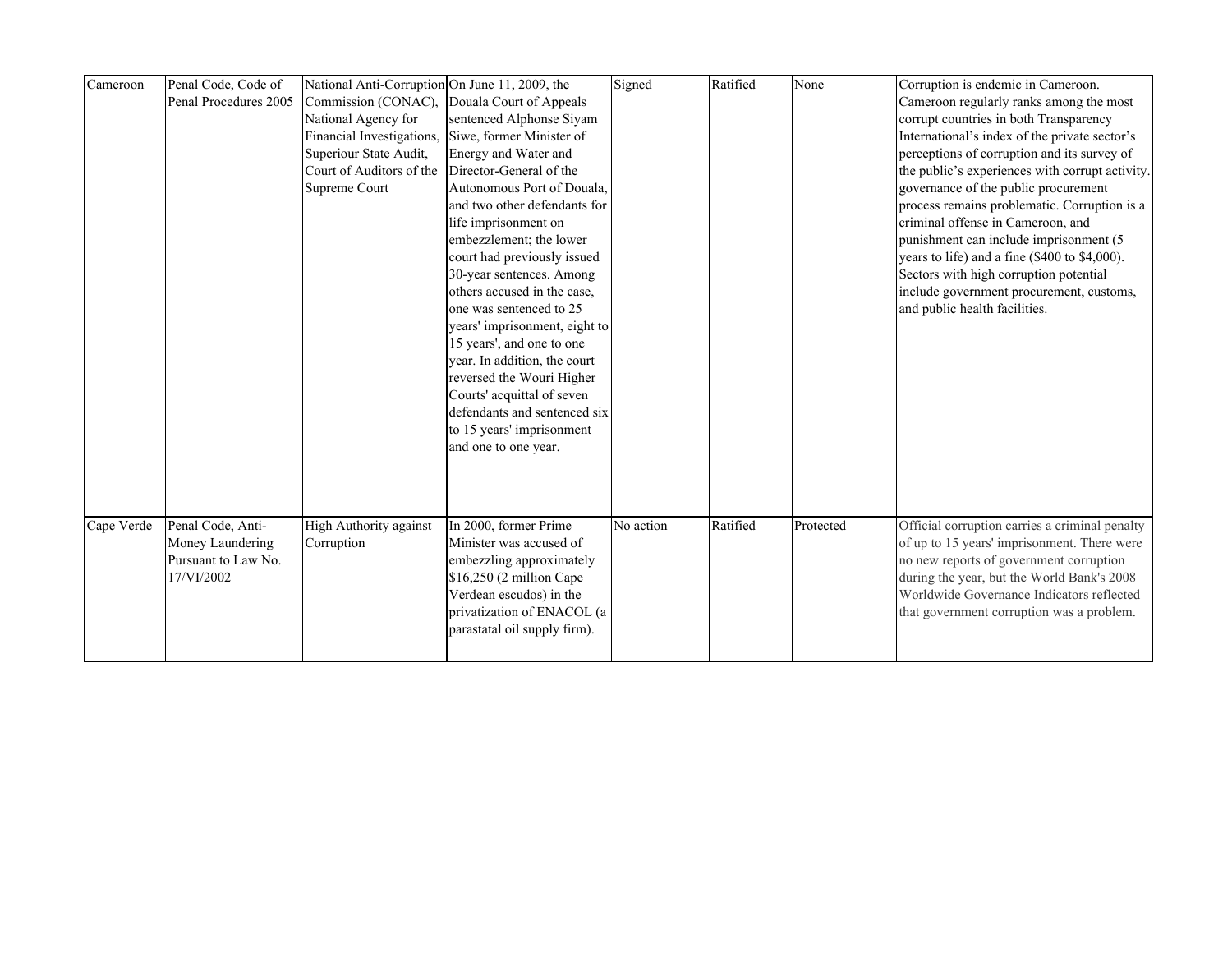| Central<br>African<br>Republic | Penal Code and Code<br>of Criminal Procedure.<br>Anti-Money<br>Laundering and<br>Terrorist Financing Act                                                                    | National Committee to<br>Fight Corruption     | January 2008, A court in the No action<br>Central African Republic's<br>capital, Bangui, sent the<br>director of a private<br>newspaper to prison to await<br>trial on criminal charges in<br>connection with an editorial<br>about a political scandal.                                                                                                                |        | Ratified  | By law there is<br>protection<br>protected,<br>however, not in<br>practice. | The law provides criminal penalties for<br>official corruption; however, the government<br>did not implement these laws effectively, and<br>officials often engaged in corrupt practices<br>with impunity. Misappropriation of public<br>funds and corruption in the government<br>remained widespread. The World Bank's<br>worldwide governance indicators reflected<br>that government corruption was a severe<br>problem. |
|--------------------------------|-----------------------------------------------------------------------------------------------------------------------------------------------------------------------------|-----------------------------------------------|-------------------------------------------------------------------------------------------------------------------------------------------------------------------------------------------------------------------------------------------------------------------------------------------------------------------------------------------------------------------------|--------|-----------|-----------------------------------------------------------------------------|------------------------------------------------------------------------------------------------------------------------------------------------------------------------------------------------------------------------------------------------------------------------------------------------------------------------------------------------------------------------------------------------------------------------------|
| Chad                           | Penal Code and the<br>Penal Procedure Code<br>(Ordinance n°12 ET<br>13/PR/MJ of $9th$ June<br>1967), Anti-Corruption<br>Act (Act<br>n°044/PR/2000 of 16th<br>February 2000) | Ministry of Moralization The Textbook Affair- | November 2009, a group of<br>leading officials were<br>accused of taking bribes<br>when they put out a tender<br>for school textbooks. In<br>August 2009, Ministry of<br>State Oversight stated that it<br>had initiated 35 legal cases<br>against 141 government<br>officials charged with<br>embezzlement and<br>misappropriation of public<br>funds during the year. | Signed | No action | Protected                                                                   | Officials frequently engaged in corrupt<br>practices. The World Bank's most recent<br>Worldwide Governance Indicators reflected<br>that corruption was a severe problem.                                                                                                                                                                                                                                                     |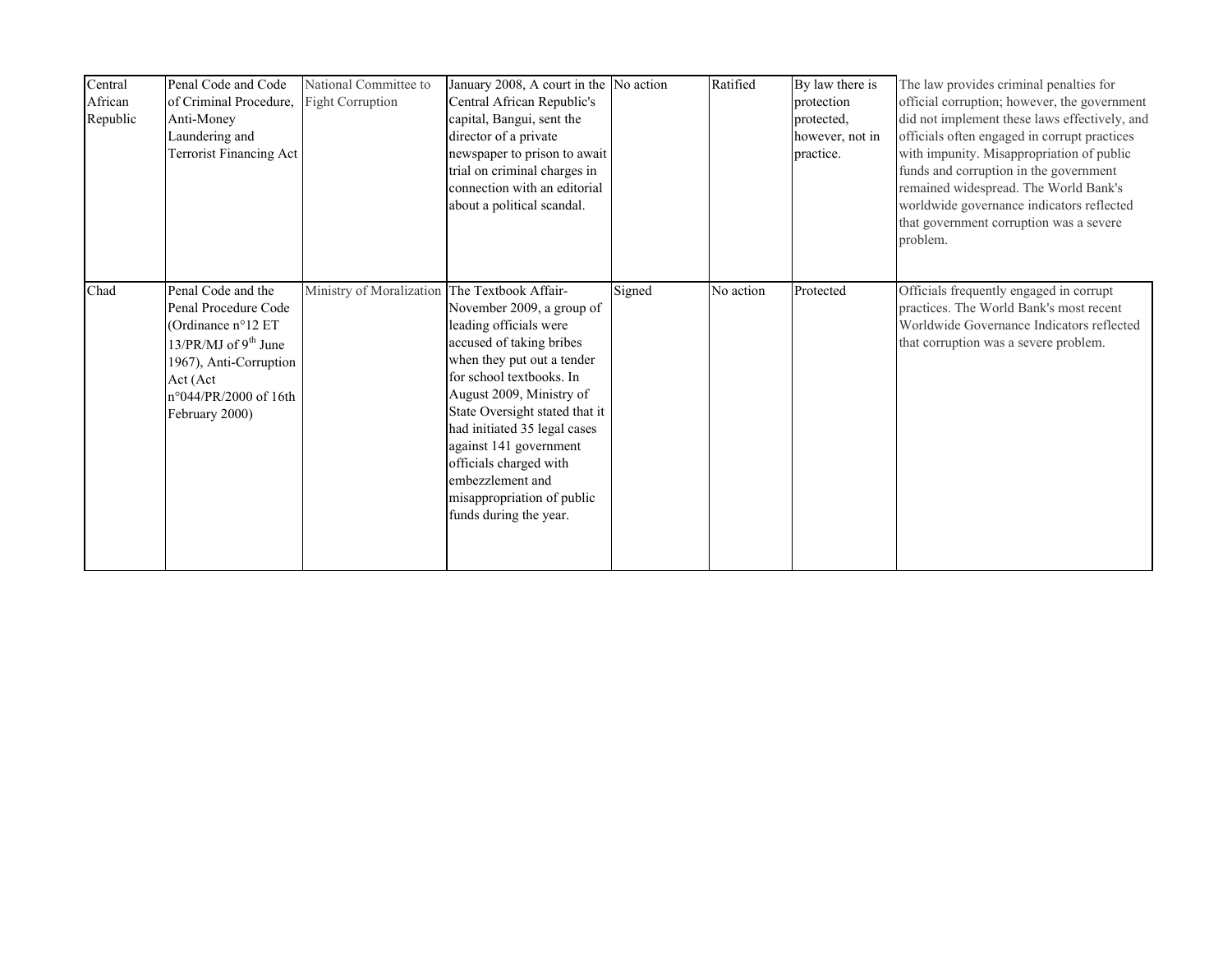| Comoros | Penal Code   | Union Ministry of<br>Justice                        | In June 2007 the government Ratified<br>arrested several officials of<br>the former regime on<br>charges of corruption.<br>Former government<br>ministers of the union police<br>were tried for stealing<br>administrative property,<br>convicted, sentenced to eight<br>months in prison, and fined<br>\$360 (147,000 Comoran<br>Francs). Former secretary<br>general Abdou was<br>convicted on the same<br>charge and sentenced to four<br>months' imprisonment and<br>fined \$480 (196,000<br>Comoran Francs).                                                   |          | Signed   | Restricted | Resident diplomatic, UN, and humanitarian<br>agency workers reported petty corruption<br>was commonplace at all levels of the civil<br>service despite the government's<br>anticorruption campaign.                                                                                                                                                                                                                                                                                                                                                                                                                                                                                                                                                                                                                            |
|---------|--------------|-----------------------------------------------------|---------------------------------------------------------------------------------------------------------------------------------------------------------------------------------------------------------------------------------------------------------------------------------------------------------------------------------------------------------------------------------------------------------------------------------------------------------------------------------------------------------------------------------------------------------------------|----------|----------|------------|--------------------------------------------------------------------------------------------------------------------------------------------------------------------------------------------------------------------------------------------------------------------------------------------------------------------------------------------------------------------------------------------------------------------------------------------------------------------------------------------------------------------------------------------------------------------------------------------------------------------------------------------------------------------------------------------------------------------------------------------------------------------------------------------------------------------------------|
| Congo   | Criminal Law | The Ethics & Corruption Two prominent<br>Commission | anticorruption and human<br>rights activists, Christian<br>Mounzeo and Brice<br>Mackosso, reported ongoing<br>harassment during the year,<br>following their arrest and<br>convictions in 2006 on<br>embezzlement charges that<br>international organizations<br>and foreign governments<br>alleged were politically<br>motivated. Mounzeo and<br>Mackosso denied the<br>charges and appealed their<br>convictions-which, after an<br>eight-month trial, included<br>12-month suspended<br>sentences and fines<br>equivalent to US \$600<br>$(300,000 \text{ CFA})$ | Ratified | Ratified | Restricted | According to the World Bank's Worldwide<br>Governance Indicators, government<br>corruption was a severe problem, although<br>the Bank and the International Monetary<br>Fund noted that the government undertook<br>significant reform measures to combat<br>corruption. There was a widespread<br>perception of corruption throughout<br>government, including misuse of revenues<br>from the oil and forestry sectors. Some local<br>and international organizations claimed that<br>government officials, through bribes or other<br>fraud, regularly diverted revenues from these<br>industries into private overseas accounts<br>before the revenues were declared officially.<br>Pervasive lower-level corruption included<br>demands for bribes by security personnel,<br>customs officials, and immigration personnel. |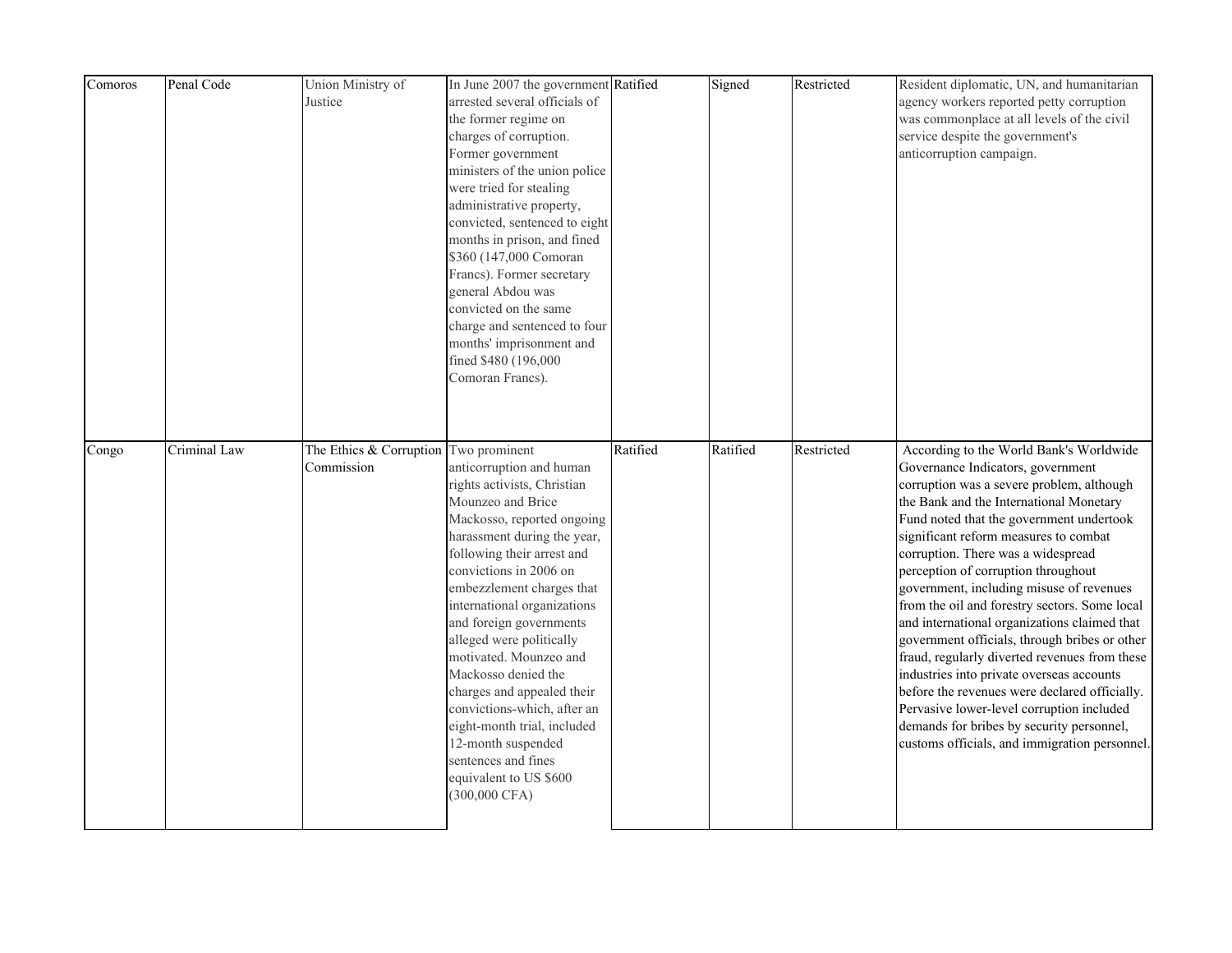|                      | Côte d'Ivoire Law No. 2005-554 Anti-The General Secretariat | June, 2006- Police in Côte                              | Signed | Signed | Restricted | There are domestic laws and regulations to      |
|----------------------|-------------------------------------------------------------|---------------------------------------------------------|--------|--------|------------|-------------------------------------------------|
| money laundering,    | in charge of good                                           | d'Ivoire have arrested top                              |        |        |            | combat corruption but they are neither          |
| 2005, Criminal Code, | governance, Board of                                        | officials of the Coffee and                             |        |        |            | generally nor effectively enforced. Penalties   |
| Code of Public       |                                                             | State General Inspectors, Cocoa Bourse (BCC), in a      |        |        |            | can range from incarceration to payment of      |
| Procurement          | Finance Ministry's                                          | widening crackdown on                                   |        |        |            | civil fines. There are several governmental     |
|                      | <b>Inspector General's</b>                                  | fraud in the cocoa sector.                              |        |        |            | entities in charge of fighting corruption, none |
|                      |                                                             | Office, Cellule Nationale The men are part of a list of |        |        |            | have been effective in stamping out this        |
|                      | de Traitement des                                           | 23 people charged with                                  |        |        |            | growing problem. Many U.S. companies            |
|                      |                                                             | Informations Financieres-financial corruption by Côte   |        |        |            | view corruption as a major obstacle to          |
|                      | CENTIF (financial                                           | d'Ivoire prosecutors.                                   |        |        |            | investment in Cote d'Ivoire. Corruption has     |
|                      | intelligence unit,                                          | President Laurent Gbagbo                                |        |        |            | the greatest impact on judicial proceedings,    |
|                      | responsible for                                             | ordered the probe in October                            |        |        |            | contract awards, customs, and tax issues. It is |
|                      | investigating money                                         | 2007, after allegations of the                          |        |        |            | common for judges to base their decisions on    |
|                      | laundering and terrorist                                    | embezzlement of more than                               |        |        |            | financial influence. Corruption and the         |
|                      | financing)                                                  | 152 million euros, put aside                            |        |        |            | ongoing political/economic crisis have          |
|                      |                                                             | to help develop the sector                              |        |        |            | affected the Ivorian government's ability to    |
|                      |                                                             |                                                         |        |        |            | attract foreign investment. Businesses have     |
|                      |                                                             |                                                         |        |        |            | reported corruption at every level of the civil |
|                      |                                                             |                                                         |        |        |            | service. Some U.S. investors have raised        |
|                      |                                                             |                                                         |        |        |            | specific concerns about the rule of law and     |
|                      |                                                             |                                                         |        |        |            | the government's ability to provide equal       |
|                      |                                                             |                                                         |        |        |            | protection under the law. A local company       |
|                      |                                                             |                                                         |        |        |            | can not deduct a bribe to a foreign official    |
|                      |                                                             |                                                         |        |        |            | from taxes.                                     |
|                      |                                                             |                                                         |        |        |            |                                                 |
|                      |                                                             |                                                         |        |        |            |                                                 |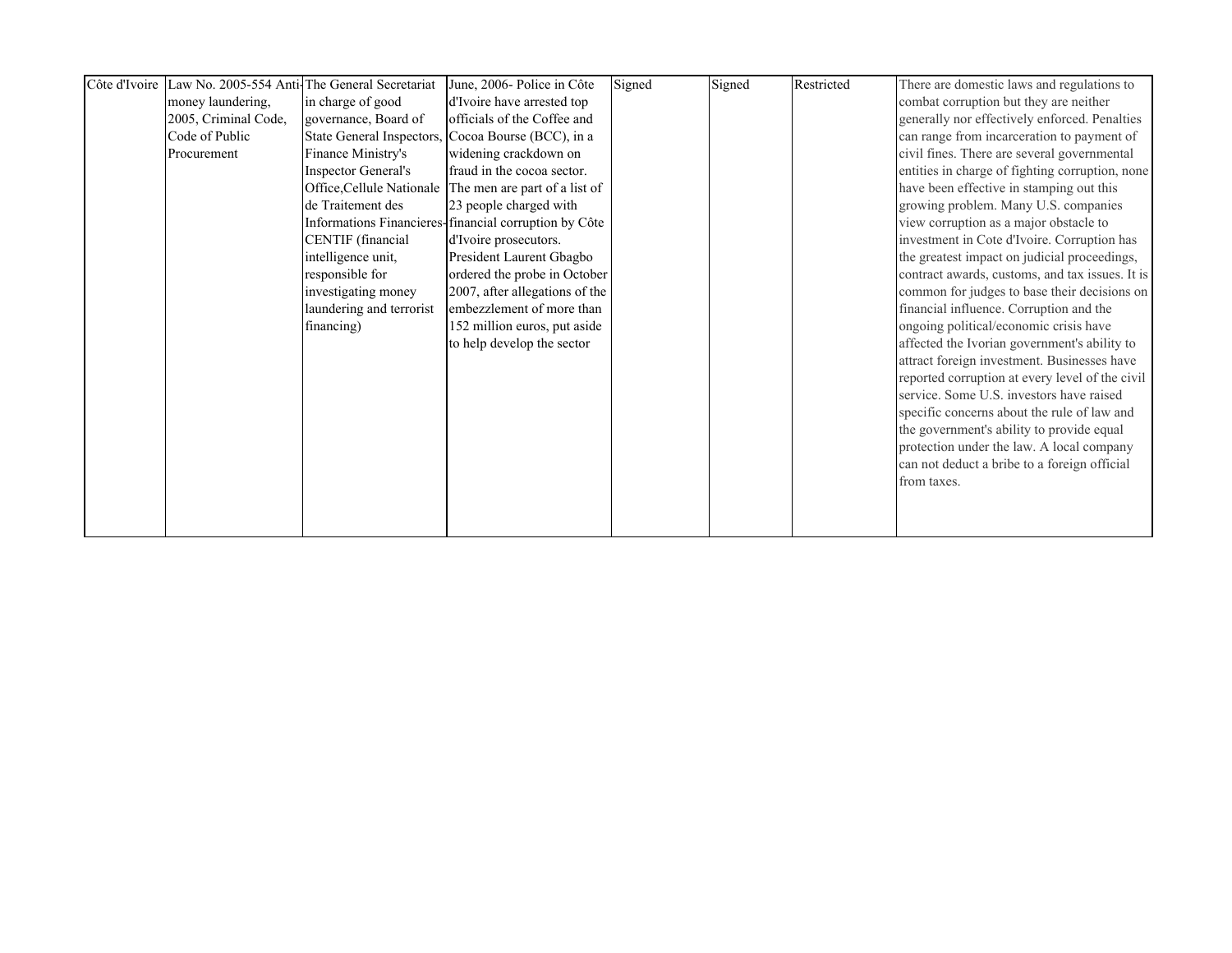| Democratic<br>Republic of<br>the Congo | Anti-Money<br>Laundering, Anti-<br>Corruption law Article<br>148bis of Penal Code | Ob-servatoire du Code<br>OCEP (Observatory of<br>the code of ethics of<br>public officials),<br>Ministry of Justice,<br>Auditor General office | In September 2009, the<br>d'Ethique Professionnelle Senate estimated that more<br>than 1.2 billion dollars of<br>gold--approximately 40 tons-<br>was exported fraudulently<br>from the country every year<br>and that, in the east, 80<br>percent of the minerals<br>extracted were being traded<br>illegally                                  | No action | No action | No report | U.S. businesses often complain about<br>corruption in the DRC, citing it as a principal<br>constraint to doing business in the country.<br>The DRC was rated as the tenth most corrupt<br>country out of 180 nations on Transparency<br>International's 2008 Corruption Perception<br>Index. In principle, there are legal provisions<br>to fight and sanction corruption Despite<br>these reform efforts, however, bribery is still<br>routine in public and private business<br>transactions, especially in the areas of<br>government procurement, dispute settlement,<br>and taxation. Bribery is illegal in the DRC<br>and in principle it is investigated and<br>prosecuted. However, law enforcement<br>remains a challenge in this area |
|----------------------------------------|-----------------------------------------------------------------------------------|------------------------------------------------------------------------------------------------------------------------------------------------|------------------------------------------------------------------------------------------------------------------------------------------------------------------------------------------------------------------------------------------------------------------------------------------------------------------------------------------------|-----------|-----------|-----------|-------------------------------------------------------------------------------------------------------------------------------------------------------------------------------------------------------------------------------------------------------------------------------------------------------------------------------------------------------------------------------------------------------------------------------------------------------------------------------------------------------------------------------------------------------------------------------------------------------------------------------------------------------------------------------------------------------------------------------------------------|
| Equatorial<br>Guinea                   | Criminal Law                                                                      | Presidency and Prime<br>Minister's Office                                                                                                      | No corruption cases were<br>prosecuted during 2009; In<br>December 2008,<br>anticorruption activist<br>groups, including the French<br>chapter of AI, filed a lawsuit<br>in Paris against President<br>Obiang and two other<br>African heads of state,<br>accusing them of acquiring<br>luxury homes in France with<br>embezzled public funds. | Signed    | No action |           | Corruption continues to be a severe problem.<br>No corruption cases were prosecuted during<br>the year. Officials by law must declare their<br>assets, although no declarations were<br>published publicly. There was no<br>requirement for officials to divest themselves<br>of business interests in potential conflict with<br>official responsibilities, and no law<br>prohibiting conflict of interest. Most<br>ministers continued to moonlight and<br>conduct businesses they conflated with their<br>government responsibilities.                                                                                                                                                                                                       |
| Eritrea                                | No specific law, or<br>criminal prosecution                                       | None                                                                                                                                           | 2008, there were<br>unconfirmed reports of more<br>serious corruption among<br>military leaders involving<br>illicit trade and the<br>appropriation of houses.                                                                                                                                                                                 | Ratified  | Ratified  | No report | Eritrea has historically been known as a<br>country with low corruption, but there are<br>indications that corruption does exist.                                                                                                                                                                                                                                                                                                                                                                                                                                                                                                                                                                                                               |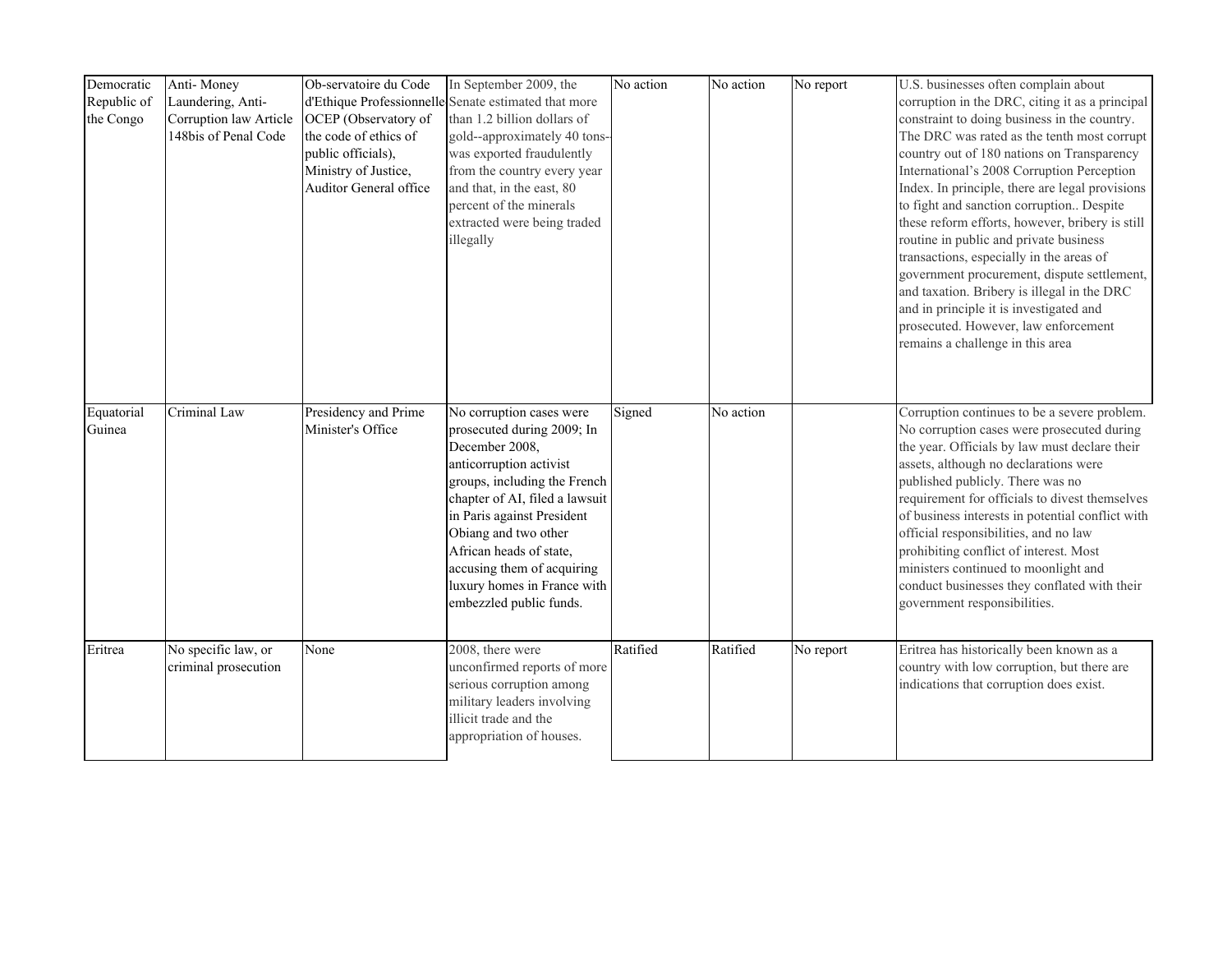| Ethiopia | The Federal Ethics and<br>Anti-corruption<br>Commission<br>Establishment<br>Proclamations No.<br>235/2001 and No.<br>A33/2005, Criminal<br><b>Code 2004</b> | Federal Ethics and Anti-<br>corruption Commission<br>(FEAC), Office of the<br>Ombudsman, Auditor<br>General | March 2010, Dagnachew<br>Kassa, former head of the<br>Administration and Finance<br>Department of the Supreme<br>Court, is sought for a<br>corruption allegation<br>involving over a million Birr<br>worth of illegal purchases of<br>file folders in violation of<br>supply rules                                                                                                                                                                                                                                                                                      | Ratified | Ratified | Criminal Code,<br>Proclamation<br>No.414/2004<br>provides legal<br>protection of<br>whistleblowers. | Article 444 of the The World Bank's 2008 Worldwide<br>Governance Indicators reflected that<br>corruption remained a serious problem. A<br>combination of social pressure, cultural<br>norms, and legal restrictions somewhat<br>limited corruption. However, government<br>officials appeared to manipulate the<br>privatization process, and state- and party-<br>owned businesses received preferential<br>access to land leases and credit.                                                                                                                                                                  |
|----------|-------------------------------------------------------------------------------------------------------------------------------------------------------------|-------------------------------------------------------------------------------------------------------------|-------------------------------------------------------------------------------------------------------------------------------------------------------------------------------------------------------------------------------------------------------------------------------------------------------------------------------------------------------------------------------------------------------------------------------------------------------------------------------------------------------------------------------------------------------------------------|----------|----------|-----------------------------------------------------------------------------------------------------|-----------------------------------------------------------------------------------------------------------------------------------------------------------------------------------------------------------------------------------------------------------------------------------------------------------------------------------------------------------------------------------------------------------------------------------------------------------------------------------------------------------------------------------------------------------------------------------------------------------------|
| Gabon    | Act No.002/2003<br>instituting a Prevention Illicit Enrichment,<br>against Illegal<br>Enrichment, Act<br>No.0003/2003 Against<br>Unlawful Enrichment        | Commission to Combat<br>and Repression System Federal Ethics and Anti-<br>Corruption Commission<br>(FEACC)  | October 2009, President Ali Ratified<br>Bongo Ondimba recalled<br>and ordered the arrest of<br>Philibert Andzembe, the<br>governor of the Central<br><b>Bank of Central African</b><br>States, on corruption<br>charges. The government<br>arrested two other officials<br>on the same corruption<br>charges, although the<br>charges against one were<br>dropped. The other accused<br>individuals were under<br>house arrest at year's end.<br>President Ali Bongo<br>Ondimba's chief of staff<br>resigned amid corruption<br>charges associated with the<br>scandal. |          | Ratified | Restricted                                                                                          | There is a lack of accountability and<br>oversight in the government's budget process,<br>which can be seen in other areas of the<br>country's economy. Companies have<br>complained of a lack of transparency in<br>customs and other government administrative<br>affairs. During the past year, there has been<br>an increase in anti-corruption activity on the<br>part of members of civil society. Specifically,<br>several local non-governmental organizations<br>have targeted alleged corruption on the part<br>of high-level government officials, including<br>the President and several Ministers. |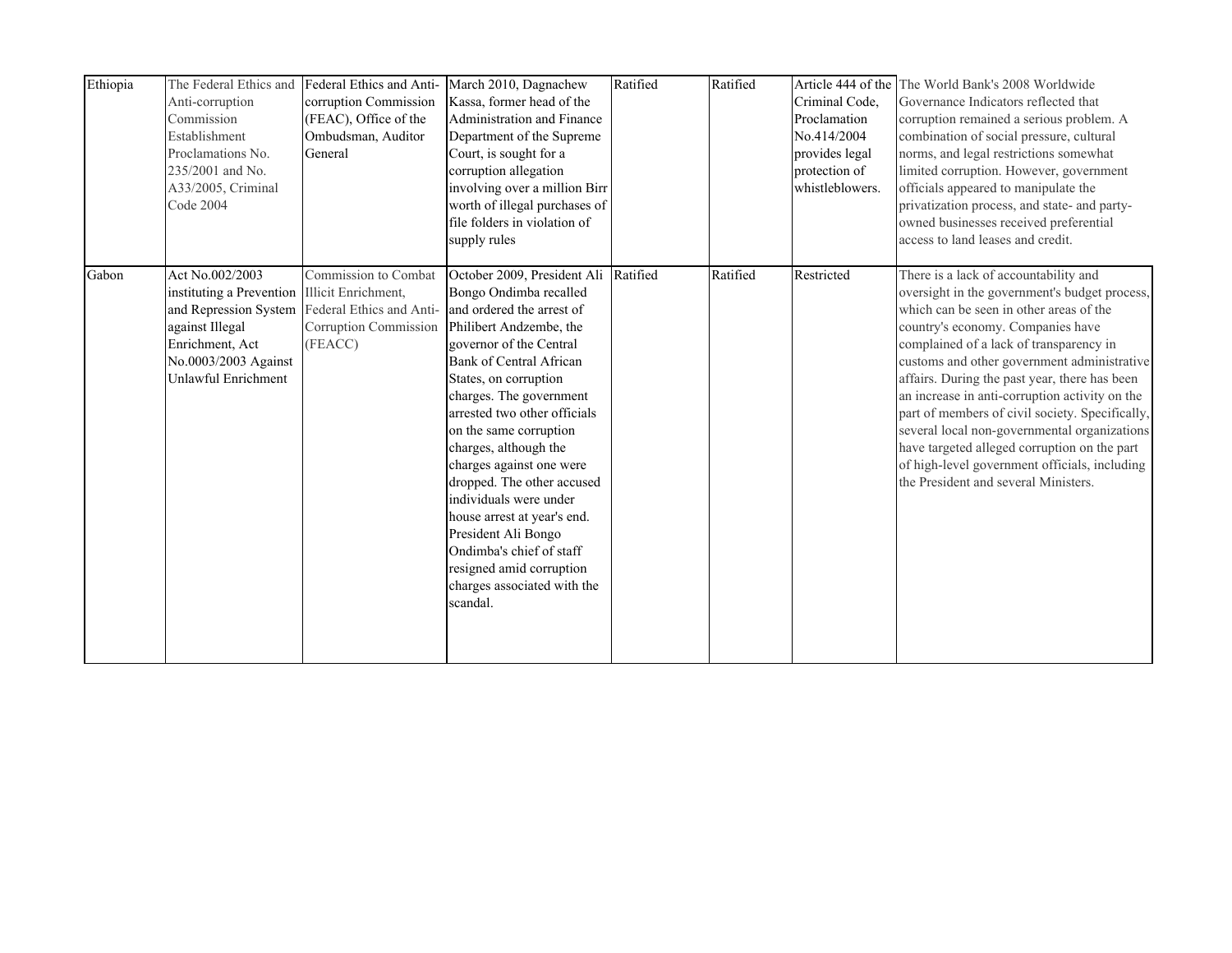| Gambia | Criminal Law, Anti-<br><b>Counter Terrorism</b><br>Financing (AML/CFT)                          | Anti-Corruption<br>Money Laundering and Commission, Financial<br>intelligence unit                                                                                                                                         | November 2009, six<br>judiciary officials, were<br>suspended without pay on<br>allegations of embezzlement<br>of court fines, forfeitures,<br>and auctions. Also,<br>Lieutenant Colonel Gibril<br>Bojang, former commander<br>of the presidential guard,<br>was convicted on charges of<br>theft and sentenced to two<br>years' imprisonment and a<br>fine of $1,110,086$ dalasis<br>(\$41,100). | Ratified | No action | Restricted                | The World Bank's worldwide governance<br>indicators reflected that corruption was a<br>serious problem. The president often spoke<br>against corruption, and leading political and<br>administrative figures faced harsh sentences<br>on charges of corruption and wrongdoing.                                                                                                                                                                                         |
|--------|-------------------------------------------------------------------------------------------------|----------------------------------------------------------------------------------------------------------------------------------------------------------------------------------------------------------------------------|--------------------------------------------------------------------------------------------------------------------------------------------------------------------------------------------------------------------------------------------------------------------------------------------------------------------------------------------------------------------------------------------------|----------|-----------|---------------------------|------------------------------------------------------------------------------------------------------------------------------------------------------------------------------------------------------------------------------------------------------------------------------------------------------------------------------------------------------------------------------------------------------------------------------------------------------------------------|
| Ghana  | Criminal Code, Anti-<br>Money Laundering Act Rights and<br>2008, Public<br>Procurement Act 2003 | Commission on Human<br><b>Administrative Justice</b><br>Office, Economic and<br>Organized Crime Office, corruption charges for<br>The Office of<br>Accountability, Ghana<br>Audit Service, Public<br>Procurement Authority | In October 2009, the former<br>minister of foreign affairs<br>and former chief executive<br>(CHRAJ), Serious Fraud of the National Investment<br>Bank were indicted on<br>activities that occurred<br>during the previous<br>government. There were<br>reports that government<br>officials pressured<br>businesses to steer contracts<br>toward favored companies<br>and individuals.***        | Ratified | Ratified  | Whistleblower<br>Act 2006 | Corruption in Ghana is comparatively less<br>prevalent than in other countries in the<br>region. However, a few U.S. firms have<br>identified corruption as the main obstacle to<br>foreign direct investment. There is a growing<br>perception in Ghana that government-related<br>corruption is on the rise. However, since<br>2006, Ghana's score and ranking on the<br>Transparency International Global<br>Corruption Perceptions Index has improved<br>slightly. |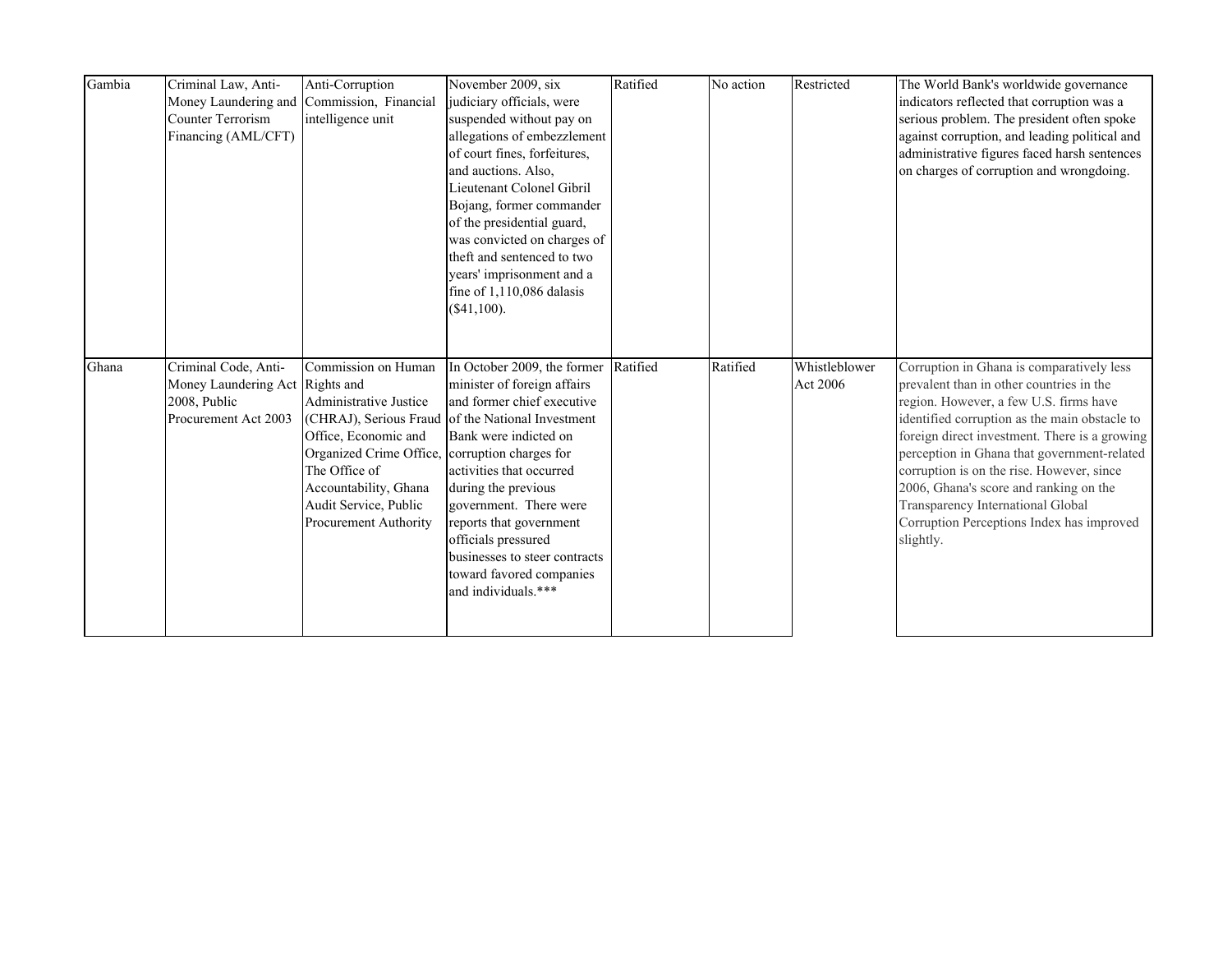| Guinea                   | Money Laundering Act<br>2003; the Financial<br>Institution Act 2003                                                                   | Anti Corruption<br>Commission, Public<br><b>Investment and Control</b><br>Institutions Management, secretary at the foreign<br>National Agency to<br>Combat<br>Corruption and Improve<br>Ethical Conduct in<br>Economic and Financial<br>Activities (ANLC) | August 2010, Gambia's<br>former ambassador to<br>France, and permanent<br>ministry, William John Joof<br>was charged with corruption<br>and theft relating to abuse of<br>power while he was in<br>office. In March 2009, four<br>former ministers of mines--<br>Ousman Sylla, Louceny<br>Nabe, Ahmed Tidiane<br>Diallo, and Ahmed Kante--<br>were arrested for alleged<br>mismanagement of the<br>government's mining fund. | No action | Signed   | Protected | Poor governance, which includes corruption,<br>is the most significant barrier to investment<br>in Guinea. The business and political<br>cultures, along with poor salaries, combine to<br>encourage corruption. Business is routinely<br>conducted through the payment of bribes<br>rather than by the rule of lawThough it is<br>illegal to pay bribes in Guinea, there is no<br>enforcement. In practice, it is difficult and<br>time-consuming to conduct business without<br>paying bribes, which as they must comply<br>with the Foreign Corrupt Practices Act,<br>leaves U.S. companies at a disadvantage.                                           |
|--------------------------|---------------------------------------------------------------------------------------------------------------------------------------|------------------------------------------------------------------------------------------------------------------------------------------------------------------------------------------------------------------------------------------------------------|------------------------------------------------------------------------------------------------------------------------------------------------------------------------------------------------------------------------------------------------------------------------------------------------------------------------------------------------------------------------------------------------------------------------------|-----------|----------|-----------|-------------------------------------------------------------------------------------------------------------------------------------------------------------------------------------------------------------------------------------------------------------------------------------------------------------------------------------------------------------------------------------------------------------------------------------------------------------------------------------------------------------------------------------------------------------------------------------------------------------------------------------------------------------|
| Guinea-<br><b>Bissau</b> | Criminal Code 1993 -<br>Decreto-Lei no. 4/93<br>Aprova Codigo Penal<br><b>Boletim Oficial</b><br>Republica da Guine-<br><b>Bissau</b> | Committee against<br>Corruption                                                                                                                                                                                                                            | 2009, Several members of<br>the administrative and<br>financially autonomous<br>FISCAP agency in the<br>Ministry of Fisheries were<br>arrested for embezzlement.<br>However, at year's end no<br>one had been formally<br>charged nor was anyone in<br>custody in connection with<br>this case.                                                                                                                              | No action | Ratified | Protected | Official corruption and lack of transparency<br>were endemic at all levels of government.<br>Members of the military and civilian<br>administration reportedly assisted<br>international drug cartels by providing access<br>to the country and its transportation facilities.<br>Customs officers frequently accepted bribes<br>for not collecting import taxes, which greatly<br>reduced government revenues. The largely<br>nonfunctional and corrupt judiciary was<br>unable and unwilling to enforce the law and<br>investigate corruption cases. The World<br>Bank's Worldwide Governance Indicators<br>reflect that corruption was a severe problem. |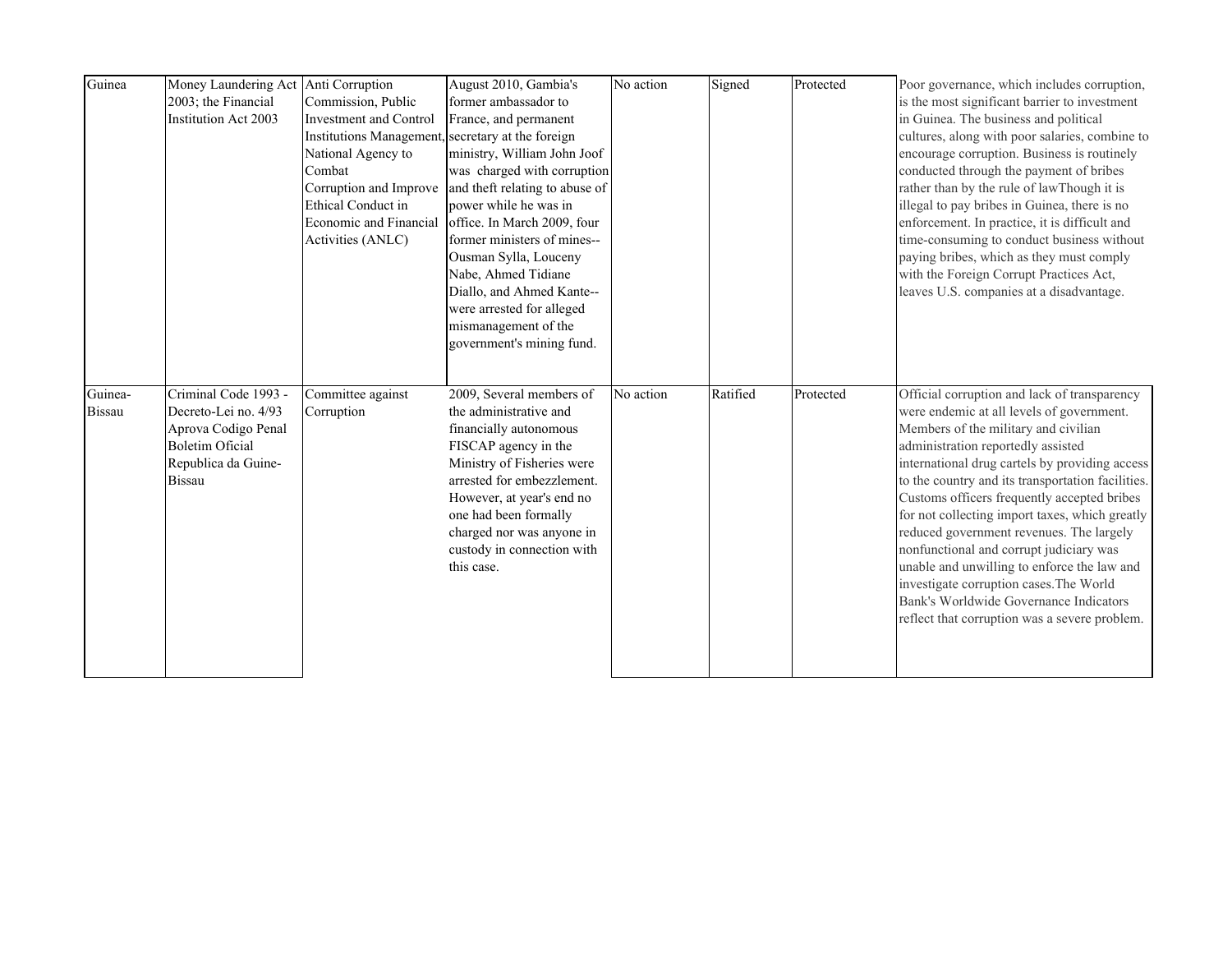| Kenya   | Anti-Corruption and<br>Economic Crimes Act<br>2003, Public Officers<br>Ethics Act 2003,<br>Proceeds of Crime and<br>Money Laundering Bill, Public Complaints<br>Finance Act 2006,<br>Service Commissions<br>Act, Public<br>Procurement and<br>Disposal Act 2005 | Kenya Anti-Corruption<br>Commission (KACC),<br>Controller and Auditor<br>General of the Kenya<br>National Audit Office,<br>Standing Committee,<br><b>Public Procurement</b><br>Oversight Authority | Goldenberg Affair - A key<br>suspect in Kenya's biggest<br>ever corruption scam said he<br>got ex-president Daniel arap<br>Moi involved in this gold<br>and diamond re-export plan.<br>Kamlesh Pattni, a major<br>shareholder of Goldenberg,<br>told the inquiry into the<br>scandal that Mr Moi was<br>keen to earn foreign<br>currency for Kenya. Mr Moi<br>denies any part in the affair,<br>in which Kenya lost up to<br>\$600m between 1990 and<br>1993. Kenyan court of<br>appeal judge Samuel Bosire<br>has closed the government<br>probe into the matter.; | Ratified | Ratified | Anti-Corruption<br>and Economic<br>Crimes Act 2003<br>Witness<br>Protection Act<br>2006 | The IFC's 2007 "Investment Climate"<br>Assessment for Kenya" reported that<br>corruption was rated as a "severe" or major<br>obstacle by three-quarters of the firms<br>interviewed. Two-thirds of respondents<br>stated they were expected to pay bribes for<br>government contracts. |
|---------|-----------------------------------------------------------------------------------------------------------------------------------------------------------------------------------------------------------------------------------------------------------------|----------------------------------------------------------------------------------------------------------------------------------------------------------------------------------------------------|---------------------------------------------------------------------------------------------------------------------------------------------------------------------------------------------------------------------------------------------------------------------------------------------------------------------------------------------------------------------------------------------------------------------------------------------------------------------------------------------------------------------------------------------------------------------|----------|----------|-----------------------------------------------------------------------------------------|----------------------------------------------------------------------------------------------------------------------------------------------------------------------------------------------------------------------------------------------------------------------------------------|
| Lesotho | Prevention of<br>Corruption and<br>Economic Offences<br>Act, Criminal<br>Procedure and<br>Evidence                                                                                                                                                              | Directorate on<br>Corruption and<br>Economic Offences,<br><b>Auditor General</b>                                                                                                                   | July 2000, a dozen major<br>international dam-building<br>companies involved in the<br>World Bank funded Lesotho<br>Highlands Water Project<br>(LHWP) in Southern Africa<br>had lavishly bribed at least<br>one top official on the<br>project, allegedly giving<br>nearly US\$2 million in<br>bribes over ten years.                                                                                                                                                                                                                                               | Ratified | Ratified | Restricted                                                                              | Investors reported that corruption is not a<br>significant factor for foreign investors. Anti-<br>corruption legislation was passed in 1999 and<br>is being implemented through the creation of<br>an autonomous anti-corruption unit.                                                 |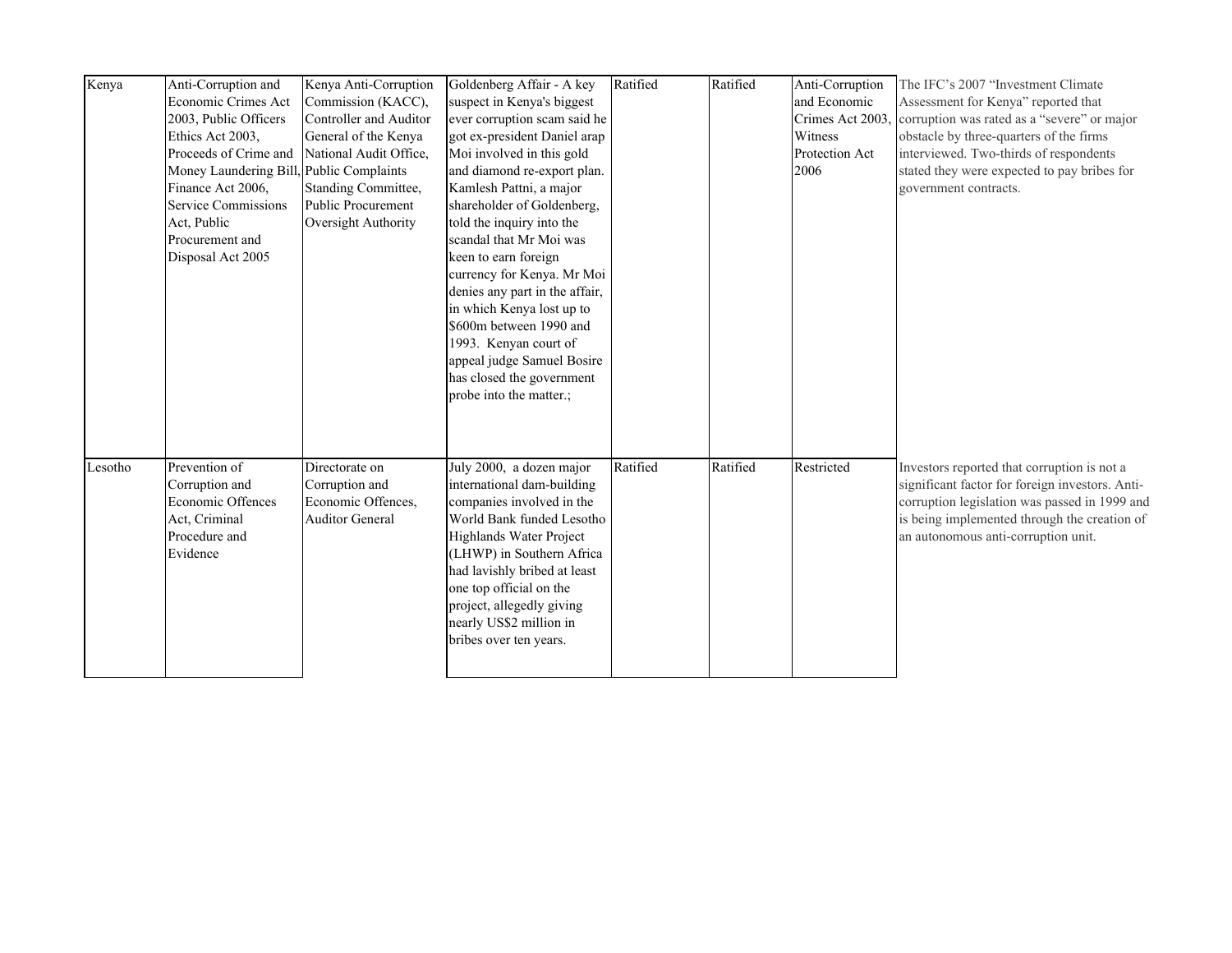| Liberia    | Penal Code, Anti-<br>Corruption Act 2008 | Liberia Anti-Corruption Mr. J.D Slanger was a<br>Justice                                     | Commission, Ministry of Commissioner in the Bureau<br>of Maritime Affairs. He was<br>suspended on charges of<br>Financial Impropriety and<br>charged with economic<br>sabotage for embezzling<br>about \$3.5 million dollars.<br>While on bail Slanger fled<br>the country and is still at<br>large.                                                                                                                                                                                                                                                                                                         | Ratified | Accession | None       | The government is tackling corruption, but it<br>remains systemic. In 2008, Transparency<br>International rated Liberia 138th of 179<br>countries on its corruption perception index,<br>up from 150th place the previous year. The<br>Mo Ibrahim African governance index<br>showed Liberia as "most improved" in 2008,<br>and in the 2008 World Bank Worldwide<br>Governance Indicator Liberia showed more<br>improvement over the past two years in<br>"control of corruption" than any other<br>country in the world. Although corruption is<br>being addressed, travelers may encounter<br>officials who solicit bribes (often<br>euphemistically referred to as "cold water" or<br>"my Christmas"). |
|------------|------------------------------------------|----------------------------------------------------------------------------------------------|--------------------------------------------------------------------------------------------------------------------------------------------------------------------------------------------------------------------------------------------------------------------------------------------------------------------------------------------------------------------------------------------------------------------------------------------------------------------------------------------------------------------------------------------------------------------------------------------------------------|----------|-----------|------------|-----------------------------------------------------------------------------------------------------------------------------------------------------------------------------------------------------------------------------------------------------------------------------------------------------------------------------------------------------------------------------------------------------------------------------------------------------------------------------------------------------------------------------------------------------------------------------------------------------------------------------------------------------------------------------------------------------------|
| Madagascar | Criminal Code                            | Corruption (Anti-<br>Corruption Bureau),<br><b>SAMIFIN</b> (anti-money<br>laundering agency) | Bureau Indépendant Anti-2007Seventeen persons were Ratified<br>arrested in connection with<br>the embezzlement of 10.8<br>billion ariary (approximately<br>\$5.4 million) from the<br>Central Bank in Manakara;<br>the director of the Central<br>Bank and two of his staff<br>subsequently left the country<br>to avoid arrest. At their trial<br>in April, four were acquitted,<br>10 were released for lack of<br>evidence, and six (including<br>the director, in his absence)<br>were given sentences up to<br>15 years' imprisonment and<br>fines up to 20 million ariary<br>(approximately \$10,000). |          | Ratified  | Restricted | Complicated administrative procedures<br>introduce delays, uncertainties and multiply<br>the possibilities for corruption. Combating<br>corruption is a stated priority of the Malagasy<br>government and senior officials appear to be<br>taking that effort seriously. Giving or<br>accepting a bribe is a criminal act and is<br>sentenced by court.                                                                                                                                                                                                                                                                                                                                                   |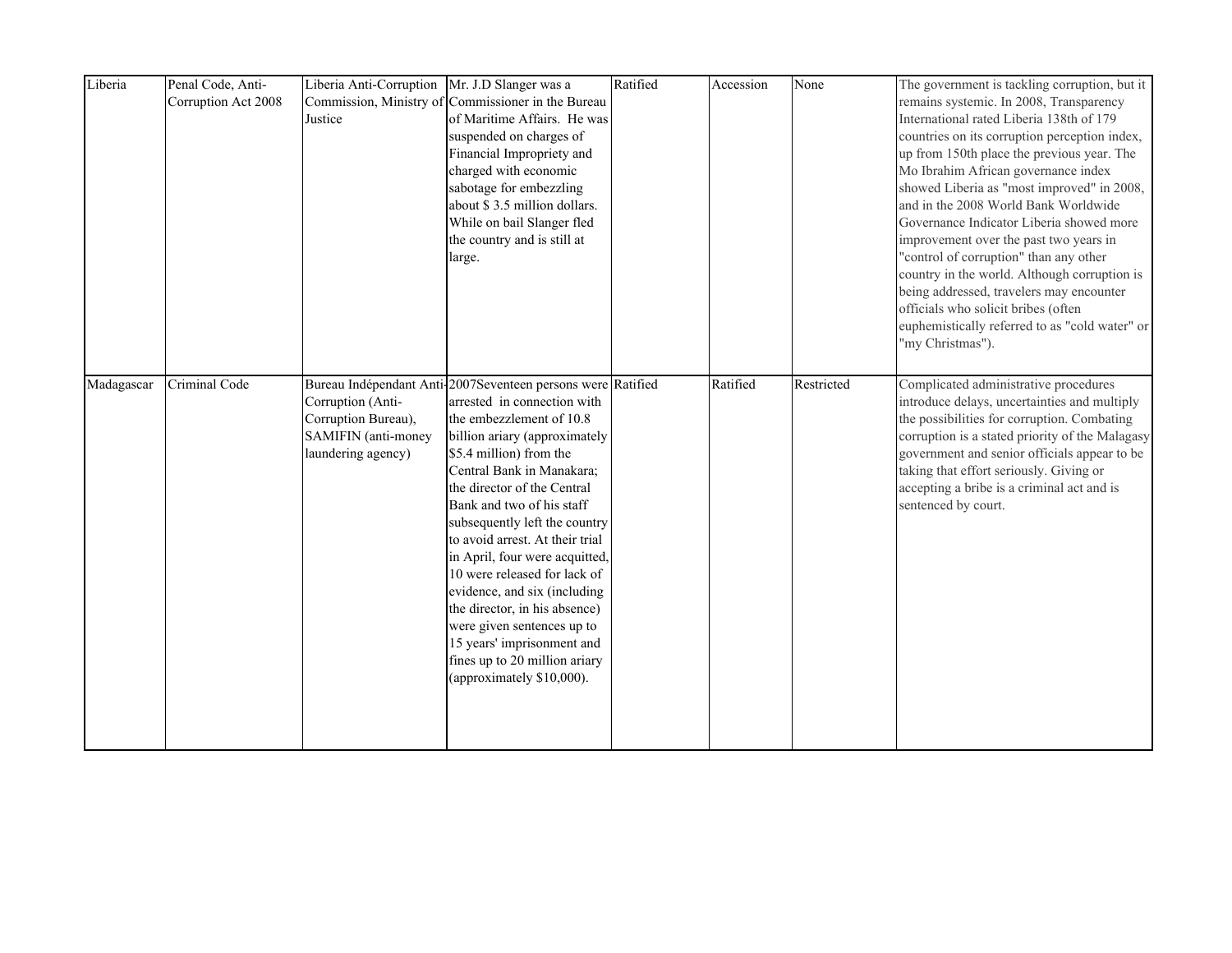| Malawi    | Corrupt Practices Act<br>1995, Penal Code<br>,Assets Bill 2002,<br>Money Laundering,<br>Proceeds of Serious<br>Crime and Terrorist<br>Financing Act | <b>Anti-Corruption Bureau</b><br>(ACB), the Ministry of<br>Development, the Office February and initially<br>of the Director of Public<br>Procurement, Business<br><b>Action Against</b><br>Corruption (BAAC),<br>Office of the<br>Ombudsman, Auditor<br>General | Feburuay 2010, Former<br>Malawi President Bakili<br>Trade and Private Sector Muluzi was arrested on 26<br>charged with 86 counts of<br>corruption and abuse of<br>office. He is being accused<br>of allegedly diverting 1.7<br>billion Malawi Kwacha<br>(about US $$11m$ [ $$8.6m$ ]) of<br>donor money into his<br>personal account. | Ratified | Ratified | The Corrupt<br>Practices Act<br>protection | Although progress has been made addressing<br>the issue, corruption continues to be viewed<br>1995 provides for as a major obstacle to doing business in<br>Malawi. There have been serious allegations<br>of corruption, particularly in the area of<br>customs and excise tax, traffic police,<br>immigration and government procurement.<br>Giving or receiving a bribe -- whether to or<br>from a Malawian or foreign official -- is a<br>crime under section 90 of Malawi's penal<br>code.                                                                                                                                                                                                                                                                         |
|-----------|-----------------------------------------------------------------------------------------------------------------------------------------------------|------------------------------------------------------------------------------------------------------------------------------------------------------------------------------------------------------------------------------------------------------------------|---------------------------------------------------------------------------------------------------------------------------------------------------------------------------------------------------------------------------------------------------------------------------------------------------------------------------------------|----------|----------|--------------------------------------------|-------------------------------------------------------------------------------------------------------------------------------------------------------------------------------------------------------------------------------------------------------------------------------------------------------------------------------------------------------------------------------------------------------------------------------------------------------------------------------------------------------------------------------------------------------------------------------------------------------------------------------------------------------------------------------------------------------------------------------------------------------------------------|
| Mali      | Anti-Corruption Law<br>(in French), the Law<br>Against Crimes of<br>Illicit Enrichment (in<br>French), Penal Code in General<br>2001                | Support Unit to the<br>Control Structures of the Sow, resigned from his<br>Administration<br>(CASCA), Auditor                                                                                                                                                    | September 2008, Ahmed<br>position as minister of<br>energy, mines, and water due<br>to corruption allegations<br>stemming from his previous<br>role as the director of the<br><b>EU's Center for Business</b><br>Development.                                                                                                         | Ratified | Ratified | None                                       | Corruption is considered a crime punishable<br>under the penal code. This notwithstanding,<br>there are widely circulated reports of bribery<br>cases on large contracts and investment<br>projects. Corruption poses an obstacle to<br>FDI. Government officials often solicit<br>bribes in order to complete otherwise routine<br>procedures. Using assessments by the<br>African Development Bank, the World Bank,<br>and the World Economic Forum,<br>Transparency International assigned Mali a<br>score of 3,1 on a 10 to 0 scale, zero<br>representing the lowest score. Corruption<br>seems most pervasive in government<br>procurement and dispute settlement. Paying<br>government procurement agents a five to ten<br>percent commission is common practice. |
| Mauritius | Prevention of<br>Corruption Act 2002<br>(amended 2006)                                                                                              | Independent<br>Commission against<br>Corruption, Financial<br>Intelligence Unit                                                                                                                                                                                  | On September 26, 2009,<br>L'Express reported that the<br>ICAC arrested the director of<br>the National Art Gallery for<br>bribing the board chairman<br>to reappoint him as director;<br>he was later released on bail.                                                                                                               | Signed   | Ratified | Protected                                  | Mauritius is one of Africa's least corrupt<br>countries. Although, overall Mauritius did<br>well in 2008, the TI survey highlighted the<br>highly-publicized dismissal of the former<br>Director of Customs who earlier made<br>allegations of continued high-levels of<br>corruption in the Customs Department.<br>Corruption, however, is not seen as an<br>obstacle to foreign direct investment.                                                                                                                                                                                                                                                                                                                                                                    |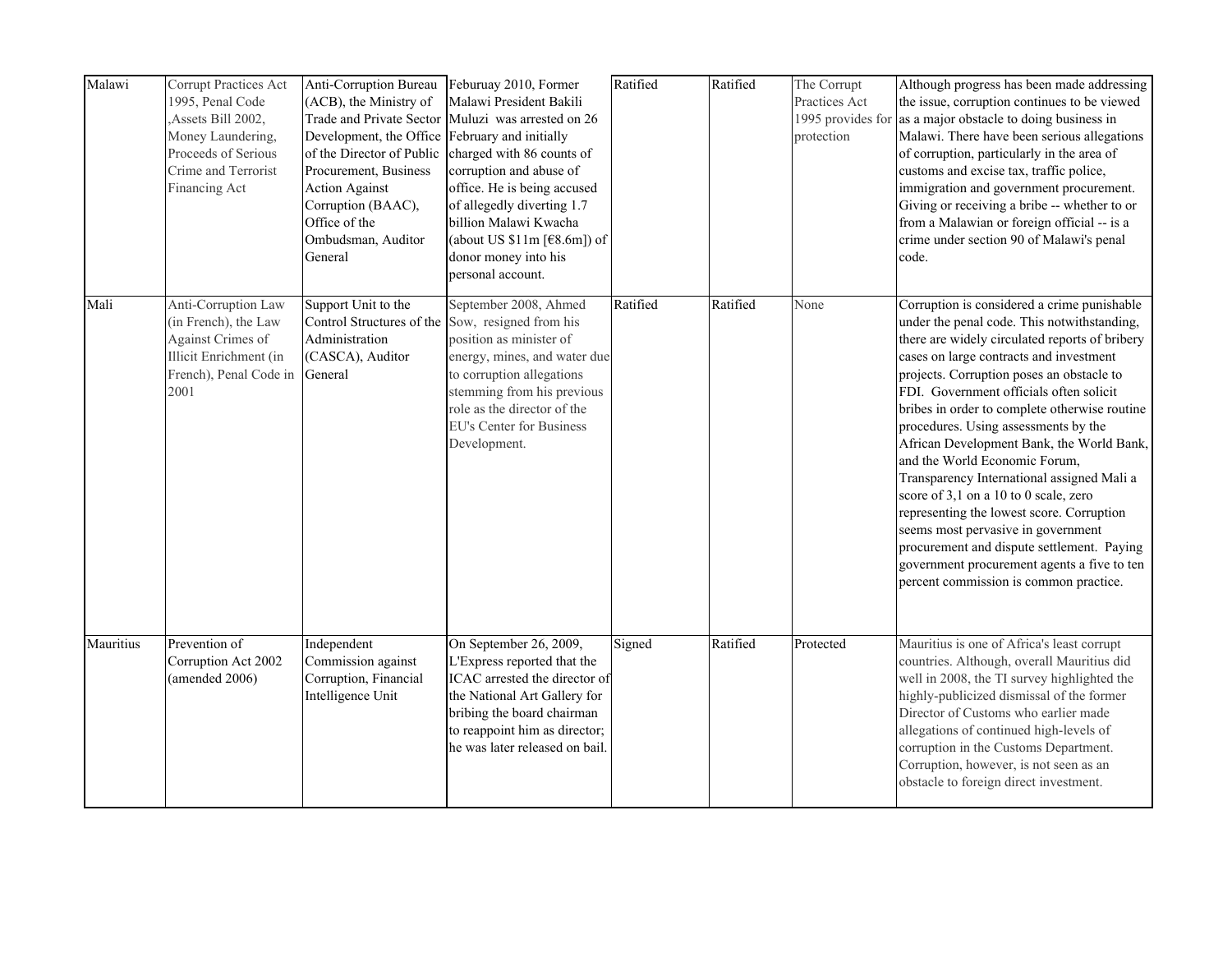| Indicators reflected that corruption was a<br>serious problem, with no change in ranking |
|------------------------------------------------------------------------------------------|
|                                                                                          |
|                                                                                          |
| from 2007. Mozambique's ranking dropped                                                  |
| for the first time in 5 years, indicating that                                           |
| corruption in the country is "rampant."                                                  |
| Corruption and extortion by police were                                                  |
| widespread, and impunity remained a serious                                              |
|                                                                                          |
|                                                                                          |
|                                                                                          |
|                                                                                          |
|                                                                                          |
|                                                                                          |
|                                                                                          |
|                                                                                          |
|                                                                                          |
|                                                                                          |
|                                                                                          |
|                                                                                          |
|                                                                                          |
|                                                                                          |
|                                                                                          |
|                                                                                          |
|                                                                                          |
|                                                                                          |
|                                                                                          |
|                                                                                          |
|                                                                                          |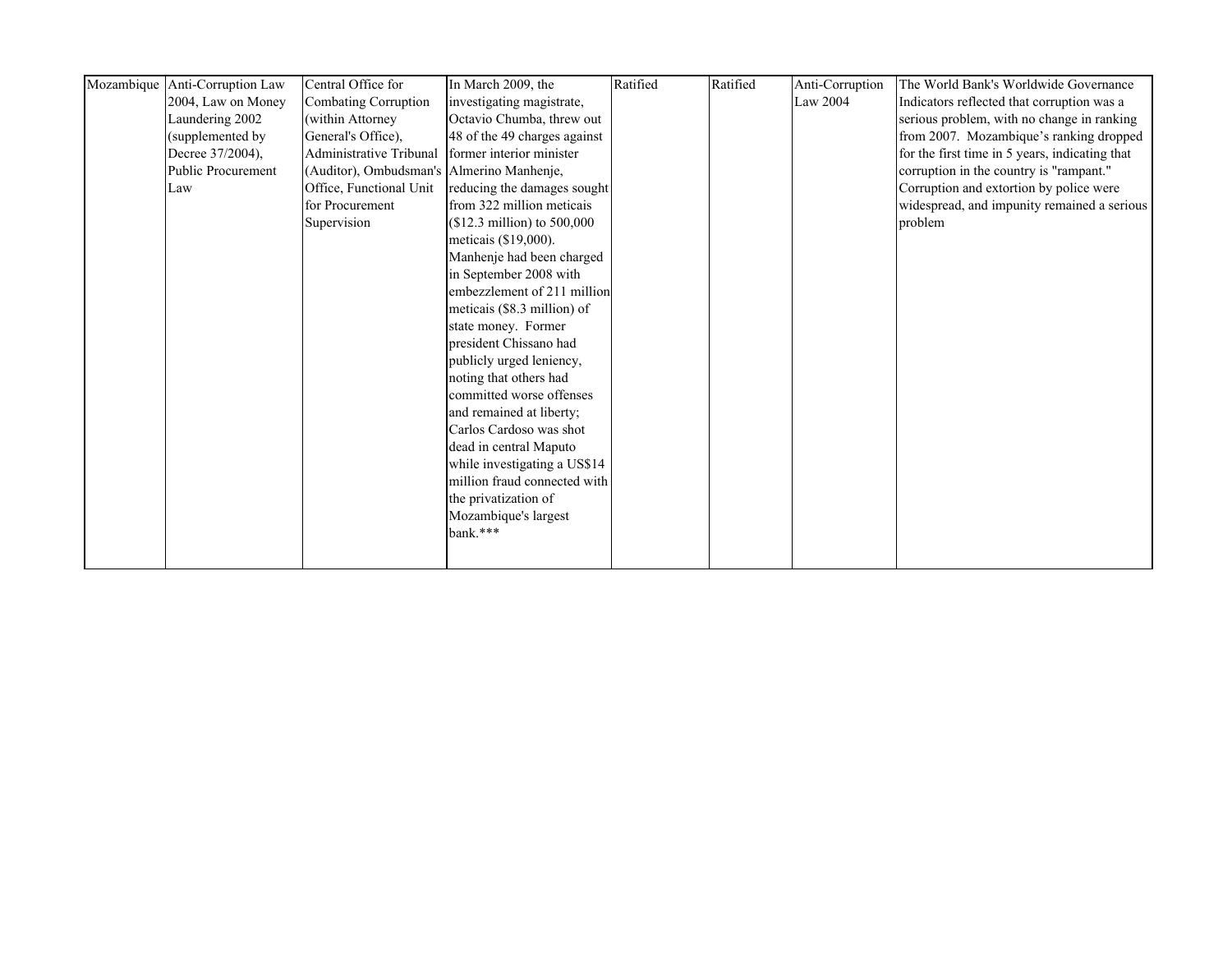| Namibia | Anti-Corruption Act                        | Anti-Corruption                                | ACC agents arrested the                                      | Ratified | Ratified | Anti-Corruption | Transparency International ranked Namibia      |
|---------|--------------------------------------------|------------------------------------------------|--------------------------------------------------------------|----------|----------|-----------------|------------------------------------------------|
|         |                                            | 2003, Tender Board of Commission, Office of    | Deputy Director of the                                       |          |          | Act 2003        | 61 out of 180 countries in its 2008 corruption |
|         | Namibia Act 16 of 1996 the Auditor General |                                                | Ministry of Environment and                                  |          |          |                 | perceptions index. The Namibian                |
|         |                                            | Namibia, Office of the                         | Tourism, Sackey                                              |          |          |                 | Government has adopted a policy of "zero       |
|         |                                            | Ombudsman, Tender                              | Namugongo, on charges of                                     |          |          |                 | tolerance" for corruption. Anti-corruption     |
|         |                                            | Board of Namibia                               | fraud running into hundreds                                  |          |          |                 | legislation is in place to combat public       |
|         |                                            |                                                | of thousands of dollars.                                     |          |          |                 | corruption. Critics of the anti-corruption     |
|         |                                            |                                                | Magistrate Judge Sarel                                       |          |          |                 | campaign charge that the Anti-Corruption       |
|         |                                            |                                                | Jacobs sentenced                                             |          |          |                 | Commission narrowly interprets its mandate     |
|         |                                            |                                                | Namugongo to ten years'                                      |          |          |                 | and focuses on minor cases, with few cases     |
|         |                                            |                                                | imprisonment, of which two                                   |          |          |                 | reaching prosecution.                          |
|         |                                            |                                                | years were suspended for a                                   |          |          |                 |                                                |
|         |                                            |                                                | period of five years on                                      |          |          |                 |                                                |
|         |                                            |                                                | condition he is not again                                    |          |          |                 |                                                |
|         |                                            |                                                | convicted of corruption                                      |          |          |                 |                                                |
|         |                                            |                                                | committed during the period                                  |          |          |                 |                                                |
|         |                                            |                                                | of suspension.                                               |          |          |                 |                                                |
|         |                                            |                                                |                                                              |          |          |                 |                                                |
| Niger   | Criminal Code                              |                                                | Réseau Parlementaire de August 2010, former finance Ratified |          | Ratified | Protected       | Official corruption occurs, and the            |
|         |                                            | Lutte contre la                                | minister Ali Lamine Zene                                     |          |          |                 | Government publicly acknowledges that it is    |
|         |                                            | Corruption                                     | with corruption for                                          |          |          |                 | a problem and is making efforts to address it. |
|         |                                            | (Parliamentary Network                         | suspected embezzlement.                                      |          |          |                 | The problem of corruption is compounded by     |
|         |                                            | for the Fight Against                          | The case was brought by                                      |          |          |                 | a poorly financed and trained law              |
|         |                                            | Corruption), Fight                             | arrested after a case was                                    |          |          |                 | enforcement system and weak administrative     |
|         |                                            | Against Economic and                           | made against him by the                                      |          |          |                 | controls. Bureaucratic processes are slower    |
|         |                                            | Financial Delinquency                          | Commission to Fight                                          |          |          |                 | than American standards, but this is due more  |
|         |                                            | (agency set up by current Against Economic and |                                                              |          |          |                 | to inefficiency and lack of information        |
|         |                                            | junta)                                         | Financial Deliquency.                                        |          |          |                 | technology than to corruption.                 |
|         |                                            |                                                |                                                              |          |          |                 |                                                |
|         |                                            |                                                |                                                              |          |          |                 |                                                |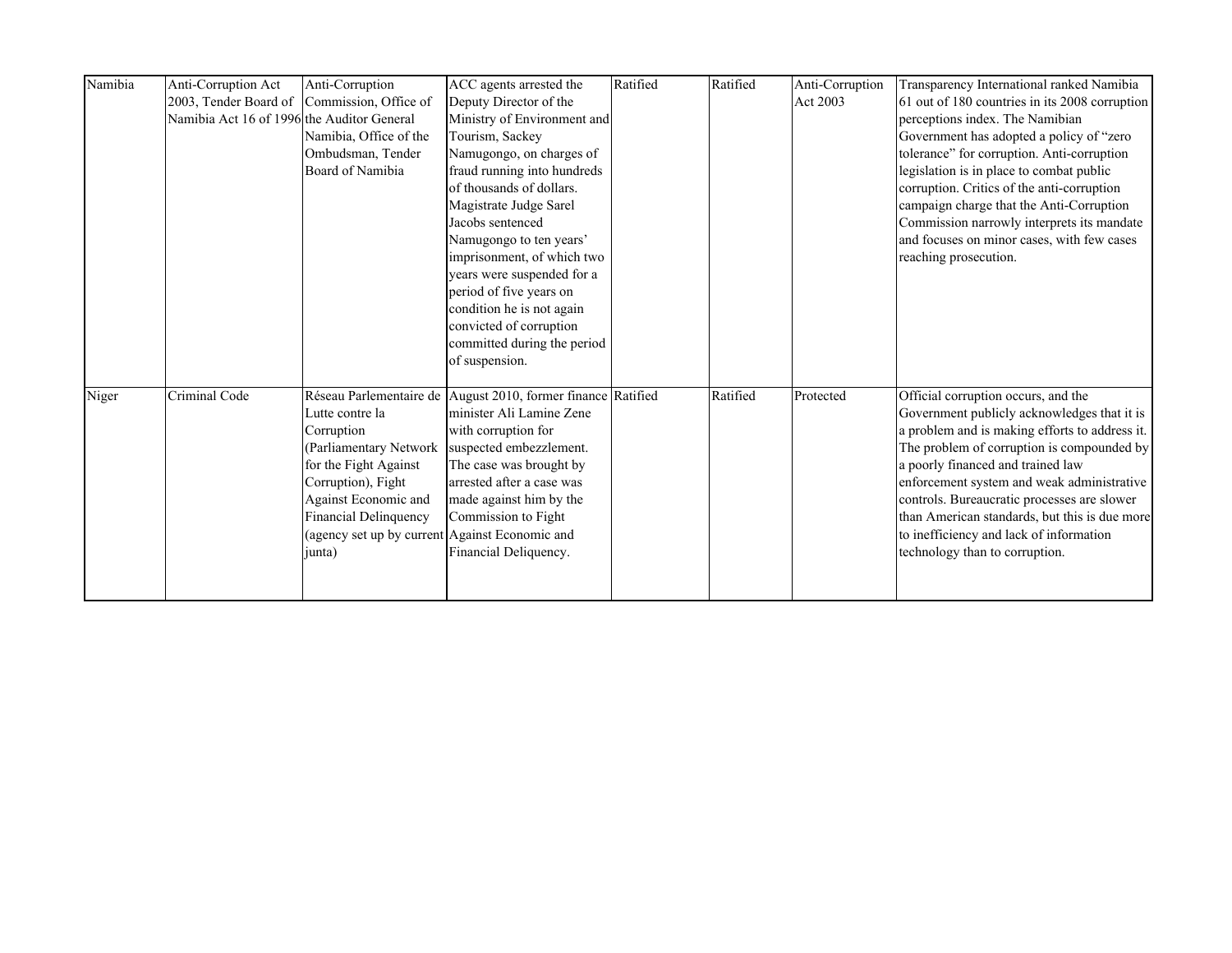| Nigeria | Corrupt Practices and                        | <b>Independent Corrupt</b>                     | In October 2009, the courts                              | Ratified | Ratified | No legal         | Domestic and foreign observers recognize                   |
|---------|----------------------------------------------|------------------------------------------------|----------------------------------------------------------|----------|----------|------------------|------------------------------------------------------------|
|         | Other Related Offenses Practices and Other   |                                                | convicted the former                                     |          |          | protections, but | corruption as a serious obstacle to economic               |
|         | Act 2000, Money                              | <b>Related Offenses</b>                        | Nigerian Ports Authority                                 |          |          |                  | commissions have growth and poverty reduction. Nigeria has |
|         | Laundering                                   | Commission, Economic                           | (NPA) board chairman Bode                                |          |          | internal         | received some positive news on the                         |
|         | (Prohibition) Act 2004, and Financial Crimes |                                                | George and five other                                    |          |          | mechanisms to    | corruption front. Transparency International               |
|         | Advance Fee Fraud and Commission, Code of    |                                                | commissioners of abuse of                                |          |          | protect          | in 2008 noted Nigeria's improvement from                   |
|         | other Fraud Related                          |                                                | Conduct Bureau, Public public office in the improper     |          |          | whistleblower's  | being the 18th most corrupt country to 58th                |
|         | Offenses Act 2006.                           | Complaints Commission, awarding of contracts.  |                                                          |          |          | identities       | in its Corruption Perceptions Index. Despite               |
|         | <b>Fiscal Responsibility</b>                 | Supreme Audit                                  | George was sentenced to 30                               |          |          |                  | improvements in the Transparency                           |
|         | Act 2007, Nigerian                           |                                                | Institution, Office of the months in prison without the  |          |          |                  | International rankings, reassignment of large              |
|         | Constitution 1999,                           |                                                | Principal Secretary to the option of paying a fine.; The |          |          |                  | numbers of key personnel in the Economic                   |
|         | Code of Conduct                              | President, Bureau of                           | EFCC claimed that                                        |          |          |                  | and Financial Crimes Commission (EFCC)                     |
|         | Bureau and Tribunal                          | Public Procurement.                            | approximately 10 former                                  |          |          |                  | and a lack of progress on high-level                       |
|         | Act 1999, Public                             | <b>Budget Monitoring and</b>                   | state governors were facing                              |          |          |                  | corruption cases have brought into question                |
|         | Procurement Act 2007.                        | Price Intelligence Unit,                       | corruption charges in 2009;                              |          |          |                  | the government's commitment to fighting                    |
|         | Nigerian Extractive                          | Corporate Affairs                              | however, none of the cases                               |          |          |                  | corruption. Some high profile convictions                  |
|         |                                              | Industries Transparency Commission, Securities | had moved forward by year's                              |          |          |                  | have taken place, such as the prosecution of               |
|         | Initiative Bill 2007,                        | and Exchange                                   | end.                                                     |          |          |                  | the former governor of Bayelsa State, and the              |
|         | Nigerian Code of                             | Commission                                     |                                                          |          |          |                  | former Inspector General of Police; however,               |
|         | Corporate Governance                         |                                                |                                                          |          |          |                  | the sentences handed down have been                        |
|         |                                              |                                                |                                                          |          |          |                  | relatively light.                                          |
|         |                                              |                                                |                                                          |          |          |                  |                                                            |
|         |                                              |                                                |                                                          |          |          |                  |                                                            |
|         |                                              |                                                |                                                          |          |          |                  |                                                            |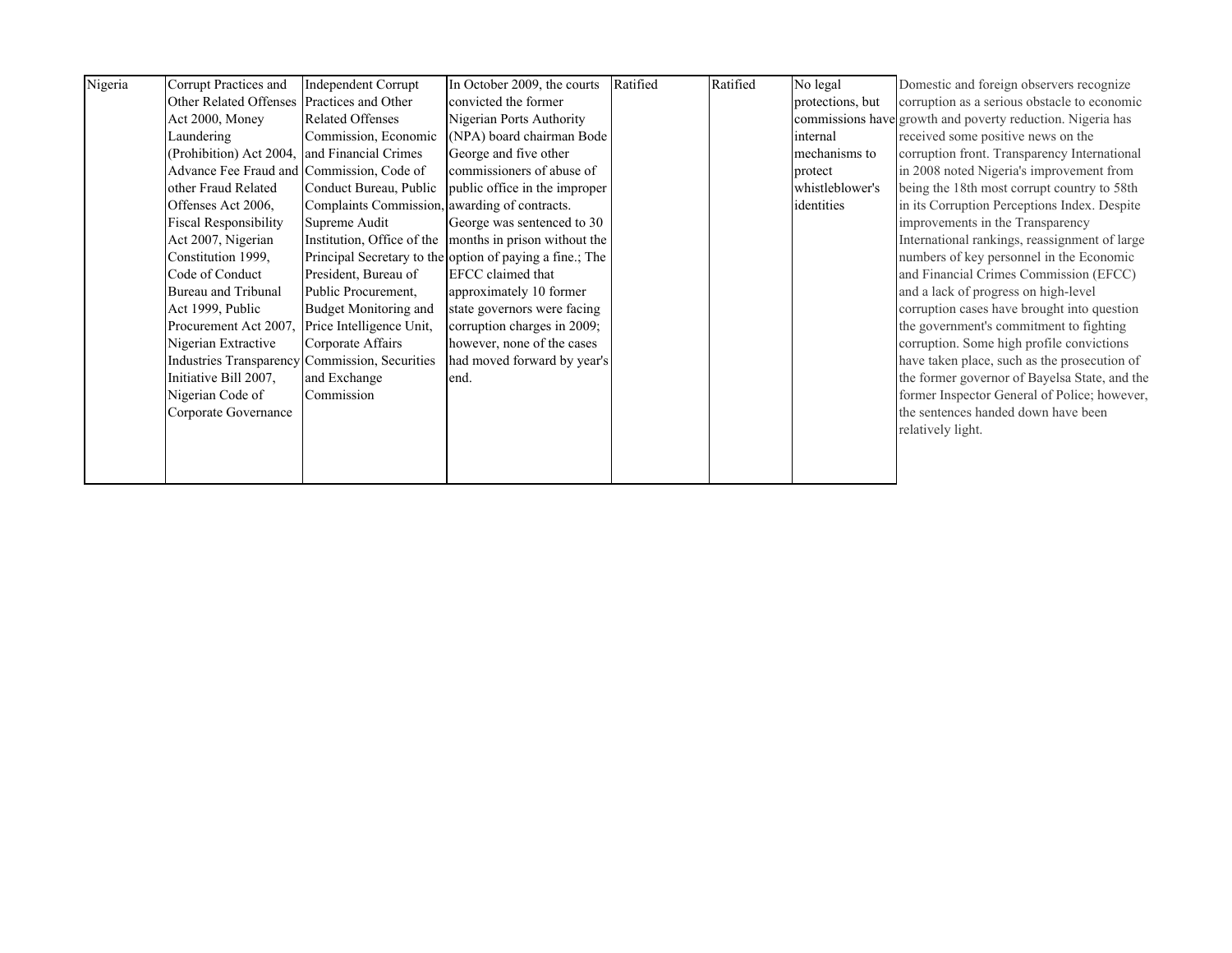| Rwanda | Law No. 23/2003, 2003 National Tender Board, | Theoneste Mutsindashyaka,      | Ratified | Ratified | Protected | The Rwandan government maintains a             |
|--------|----------------------------------------------|--------------------------------|----------|----------|-----------|------------------------------------------------|
|        | Anti-Corruption Unit of                      | a senior member of             |          |          |           | consistent policy of combating corruption.     |
|        | the Rwanda Revenue                           | Rwandan Patriotic Front and    |          |          |           | Although documented reports of corruption      |
|        | Authority, Auditor's                         | then state Minister of         |          |          |           | are relatively infrequent, the Government is   |
|        | General Office,                              | Education, was prosecuted      |          |          |           | periodically confronted with allegations of    |
|        | Ombudsman's Office                           | in 2008 for alleged            |          |          |           | misconduct by officials using their office for |
|        |                                              | embezzlement of public         |          |          |           | personal gain. In general, such incidents are  |
|        |                                              | funds while he was a           |          |          |           | investigated, prosecuted and perpetrators      |
|        |                                              | provincial governor,           |          |          |           | punished when found guilty. Enforcement is     |
|        |                                              | convicted, and sentenced to    |          |          |           | the same for both foreign and local investors. |
|        |                                              | five years. Later he and 56    |          |          |           | The Parliament takes an active role in         |
|        |                                              | other senior government        |          |          |           | investigating public officials accused of      |
|        |                                              | officials including RPF        |          |          |           | corruption. Some businesses report             |
|        |                                              | cohorts were found to have     |          |          |           | occurrences of petty corruption in the         |
|        |                                              | under-declared their assets    |          |          |           | customs clearing process, but there are        |
|        |                                              | and were removed from          |          |          |           | limited reports of corruption in transfers,    |
|        |                                              | public institutions and        |          |          |           | dispute settlement, regulatory system,         |
|        |                                              | required to refund the stolen  |          |          |           | taxation or investment performance             |
|        |                                              | funds; In December 2009,       |          |          |           | requirements. A local company cannot           |
|        |                                              | the court sentenced Vincent    |          |          |           | deduct a bribe to a foreign official from      |
|        |                                              | Gatwabuyege, former            |          |          |           | taxes. A bribe by a local company to a         |
|        |                                              | permanent secretary in the     |          |          |           | foreign official is a crime in Rwanda.         |
|        |                                              | Ministry of Infrastructure, to |          |          |           |                                                |
|        |                                              | three years in prison for      |          |          |           |                                                |
|        |                                              | embezzlement of state          |          |          |           |                                                |
|        |                                              | funds.***                      |          |          |           |                                                |
|        |                                              |                                |          |          |           |                                                |
|        |                                              |                                |          |          |           |                                                |
|        |                                              |                                |          |          |           |                                                |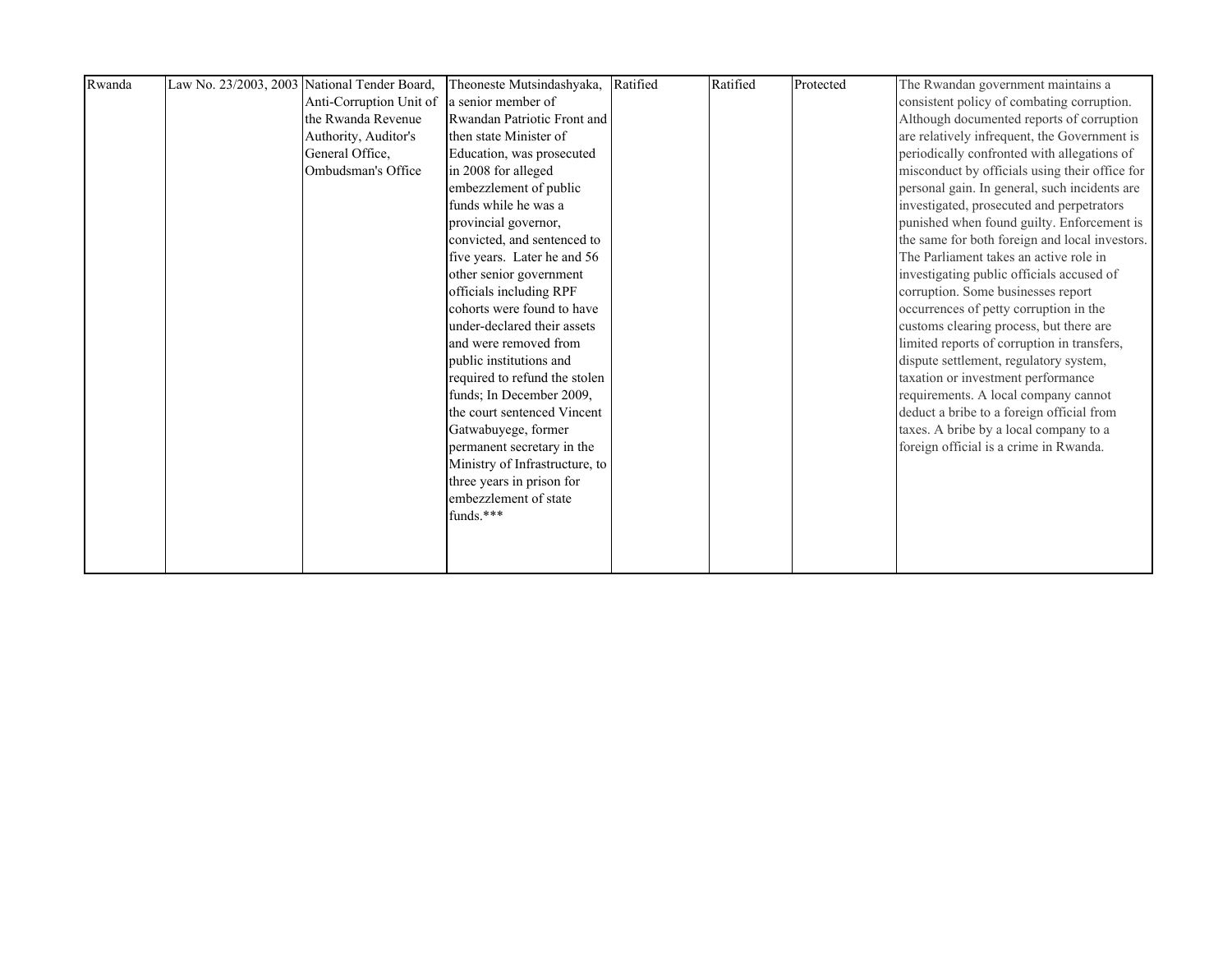| Sao Tome     | Anti-corruption law, | Financial Intelligence                     | 2008, several high-level       | Signed | Ratified | No report | Corruption has increased during the past     |
|--------------|----------------------|--------------------------------------------|--------------------------------|--------|----------|-----------|----------------------------------------------|
| and Principe | Criminal Code, Anti- | Unit, The Auditor-                         | officials, including one       |        |          |           | decade in step with greater economic         |
|              |                      | Money Laundering Act, General, Ombudsman's | former prime minister, were    |        |          |           | development, and mainly consists of bribery, |
|              | 2008                 | Office                                     | questioned regarding their     |        |          |           | embezzlement, and mismanagement of public    |
|              |                      |                                            | alleged involvement in the     |        |          |           | funds.                                       |
|              |                      |                                            | disappearance of millions of   |        |          |           |                                              |
|              |                      |                                            | dollars from the               |        |          |           |                                              |
|              |                      |                                            | government's foreign aid       |        |          |           |                                              |
|              |                      |                                            | fund. The trial resumed on     |        |          |           |                                              |
|              |                      |                                            | January 30. No high-level      |        |          |           |                                              |
|              |                      |                                            | officials were tried as they   |        |          |           |                                              |
|              |                      |                                            | have expansive immunity.       |        |          |           |                                              |
|              |                      |                                            | However, two administrative    |        |          |           |                                              |
|              |                      |                                            | officials were convicted and   |        |          |           |                                              |
|              |                      |                                            | sentenced to nine and seven    |        |          |           |                                              |
|              |                      |                                            | years in prison, respectively. |        |          |           |                                              |
|              |                      |                                            |                                |        |          |           |                                              |
|              |                      |                                            |                                |        |          |           |                                              |
|              |                      |                                            |                                |        |          |           |                                              |
|              |                      |                                            |                                |        |          |           |                                              |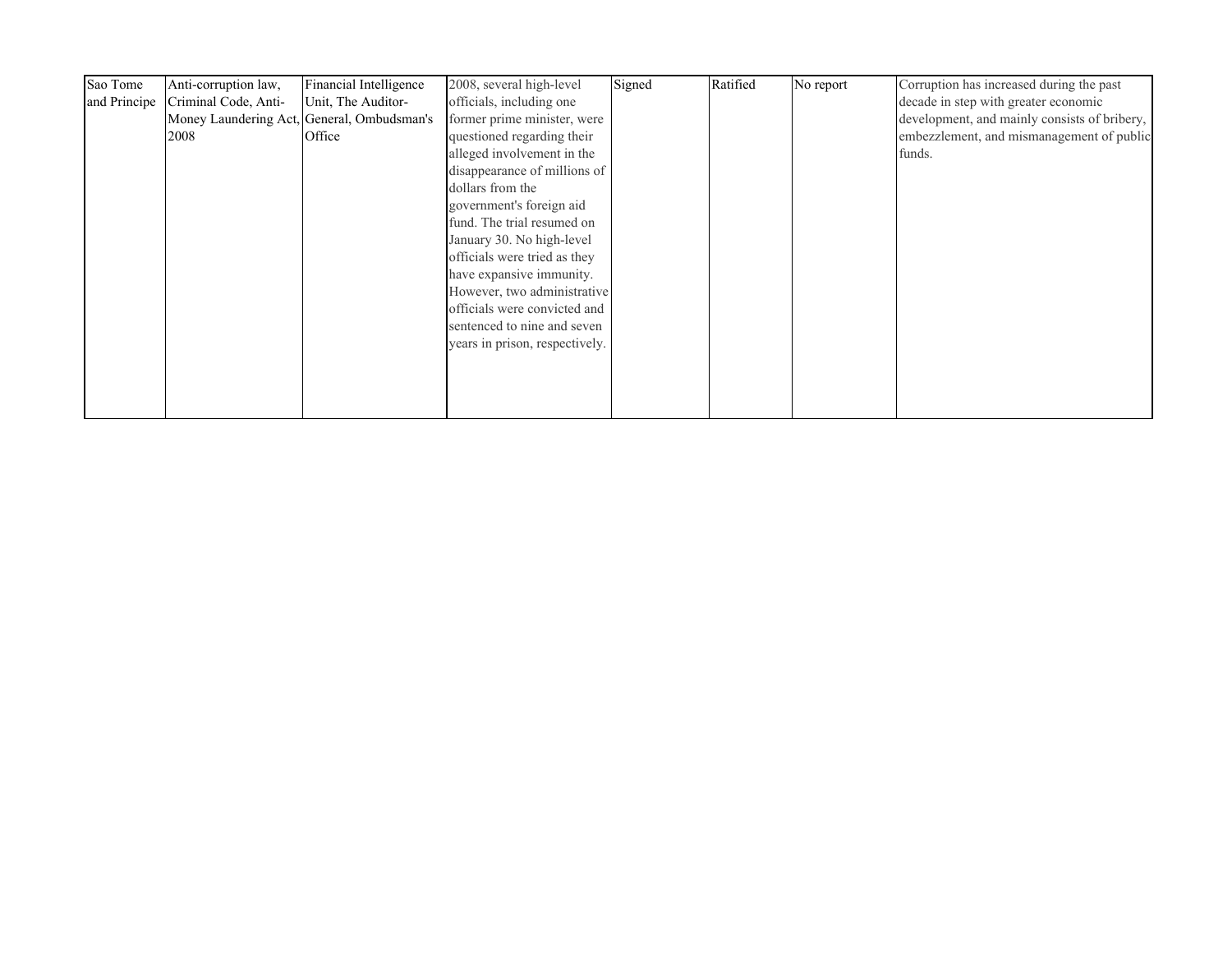| Senegal    | Criminal Code, Penal<br>Code                        | <b>Commission Nationale</b><br>de Lutte Contre la non<br>Transparence, le<br>Corruption et la<br>Concussion, Cellule<br>Nationale de Traitement<br>des Information's<br>Financieres du Senegal,<br>General Economics,<br>Finances, Plan and<br>Economic Cooperation<br>Committee, Inspection<br>Generale d'Etat,<br>Government Audit | Leading politicians faced<br>corruption allegations when<br>they began to challenge the<br>president's dominance<br>within the PDS, the<br>president's political party.<br>Idrissa Seck was dismissed<br>as prime minister in 2004<br>based on accusations of<br>embezzlement and<br>threatening national security,<br>and former National<br>Assembly president Macky<br>Sall was questioned by                              | Ratified | Ratified | <b>UNCAC</b> | The potential for corruption is a significant<br>obstacle for economic development and<br>competitiveness in Senegal, in spite of the<br>country's anti-corruption laws, regulations,<br>penalties, and agencies. Credible allegations<br>of corruption have been made concerning<br>government procurement, dispute settlement,<br>and decisions by the judiciary and regulatory<br>and enforcement agencies. Transparency<br>International, in its 2008 Perceptions of<br>Corruption Index, ranked Senegal 85 out of<br>180 countries. |
|------------|-----------------------------------------------------|--------------------------------------------------------------------------------------------------------------------------------------------------------------------------------------------------------------------------------------------------------------------------------------------------------------------------------------|-------------------------------------------------------------------------------------------------------------------------------------------------------------------------------------------------------------------------------------------------------------------------------------------------------------------------------------------------------------------------------------------------------------------------------|----------|----------|--------------|------------------------------------------------------------------------------------------------------------------------------------------------------------------------------------------------------------------------------------------------------------------------------------------------------------------------------------------------------------------------------------------------------------------------------------------------------------------------------------------------------------------------------------------|
|            |                                                     | Office, Mediateur de la<br>Republique, Autorite de<br>Regulation des Marches<br>Publics, Commission<br>Nationale des Contrats<br>de l'Administration                                                                                                                                                                                 | police about potential money<br>laundering in January 2009.<br>While all charges against<br>Seck were finally dropped in<br>May 2009 and he began<br>working to reclaim his place<br>in the ruling party, Sall<br>formally resigned from the<br>PDS in 2008, costing him<br>both his seat in the<br>parliament and his position<br>as mayor of Fatick.                                                                        |          |          |              |                                                                                                                                                                                                                                                                                                                                                                                                                                                                                                                                          |
| Seychelles | Anti-Money<br>Laundering Act 2006,<br>Criminal Code | Ombudsman's Office                                                                                                                                                                                                                                                                                                                   | Radovan Krejcir, billionaire Ratified<br>native Czech charged with<br>corruption was granted<br>citizenship to Seychelles,<br>dealing in the circle around<br>the then president, France-<br>Albert René. Krejcir escaped<br>with his family to<br>Seychelles, which has no<br>extradition agreements with<br>the Czech Republic. When<br>things got sour with Rene,<br>Krejcir was forced to seek<br>Asylum in South Africa. |          | Ratified | No report    | The World Bank's 2009 Worldwide<br>Governance Indicators reflected that<br>corruption was a problem. There were reports<br>of rewards to People's Party supporters in the<br>form of job assistance, land distribution, free<br>building materials, and monetary payments.                                                                                                                                                                                                                                                               |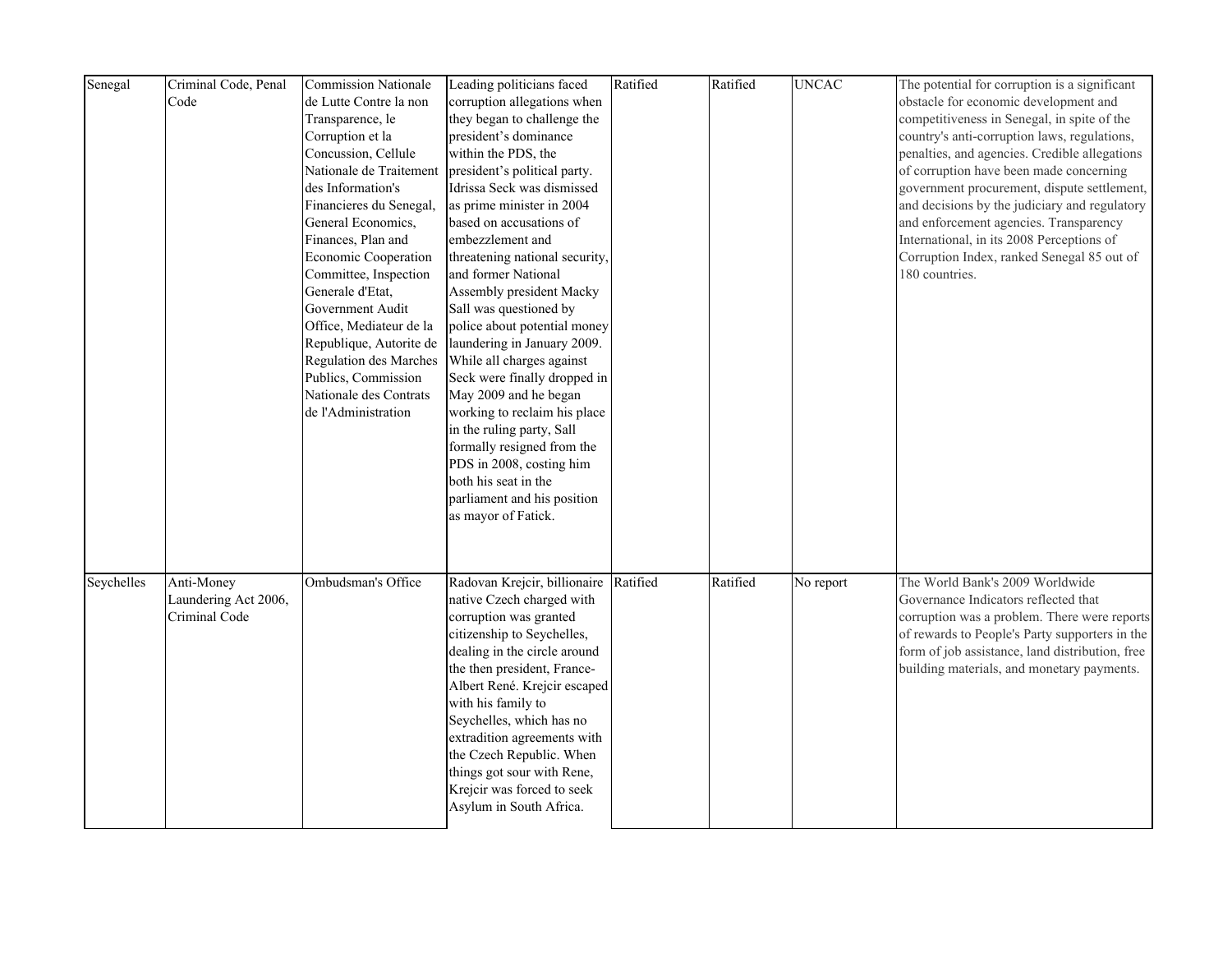| Sierra Leone The Anti-Money |                                            | Anti-Money Laundering April 2010, Afsatu Kabba, | Ratified | Ratified | Protected | International companies identify corruption   |
|-----------------------------|--------------------------------------------|-------------------------------------------------|----------|----------|-----------|-----------------------------------------------|
| Laundering Act, 2005,       | Authority, Anti                            | the then-Minister of                            |          |          |           | as an obstacle to investment, ranking Sierra  |
| The Anti Corruption         | Corruption Commission Fisheries and Marine |                                                 |          |          |           | Leone near other West Africa countries for    |
| Act, 2008                   |                                            | Resources, was chanrged on                      |          |          |           | corruption. Bribes, kickbacks, extortion, and |
|                             |                                            | 17-counts of indictment for                     |          |          |           | skimming on contracts and payments are        |
|                             |                                            | graft and abuse of office. In                   |          |          |           | common forms of corruption. The Anti-         |
|                             |                                            | March, Sheku Tejan                              |          |          |           | Corruption Act is not used disproportionately |
|                             |                                            | Kamara, who was heading                         |          |          |           | against foreigners.                           |
|                             |                                            | the Health and Sanitation                       |          |          |           |                                               |
|                             |                                            | ministry was found guilty of                    |          |          |           |                                               |
|                             |                                            | awarding contracts to his                       |          |          |           |                                               |
|                             |                                            | cronies without opening                         |          |          |           |                                               |
|                             |                                            | them up to public tender. He                    |          |          |           |                                               |
|                             |                                            | was sentenced to five years                     |          |          |           |                                               |
|                             |                                            | imprisonment, but avoided                       |          |          |           |                                               |
|                             |                                            | jail by paying the alternative                  |          |          |           |                                               |
|                             |                                            | fine of \$40,000.                               |          |          |           |                                               |
|                             |                                            |                                                 |          |          |           |                                               |
|                             |                                            |                                                 |          |          |           |                                               |
|                             |                                            |                                                 |          |          |           |                                               |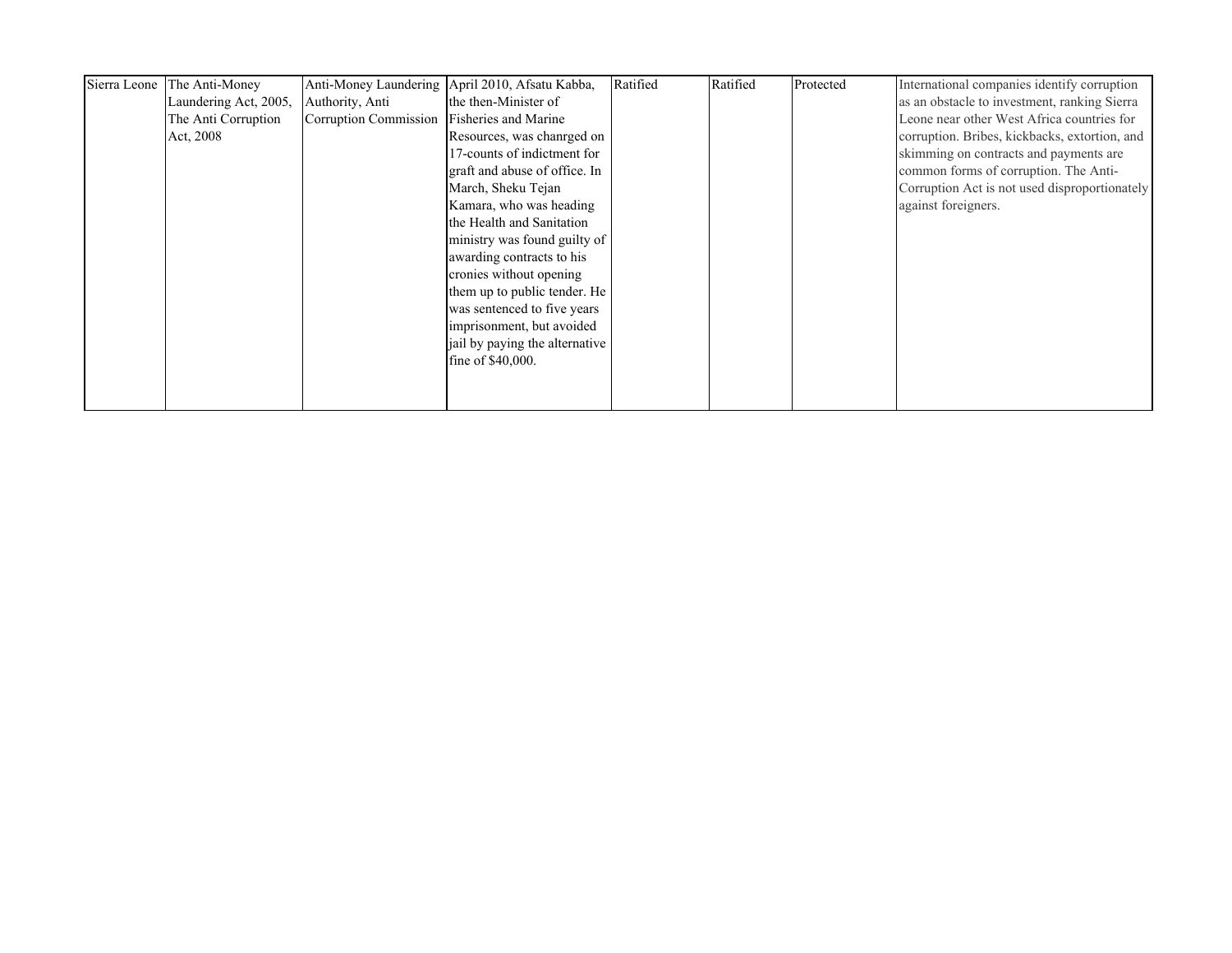| Somalia | No specific law, or<br>criminal prosecution | (Talks of setting up a<br>Anti-Corruption<br>Commission, not in<br>effect as yet) | Local media in southern<br>Somalia do not have access<br>to the information that could<br>potentially incriminate<br>government officials who are<br>involved in corruption and<br>graft. What information<br>there is comes in the form of<br>political accusations by rival<br>politicians against each<br>other. It is not necessarily                                                                            | Signed | No action | Article 250,<br>Somali Penal<br>Code protects<br>civil servants | Corruption existed in almost every<br>transaction in the country, and there is no<br>regulatory or penal framework in place to<br>combat it. This is true even in the provision<br>of humanitarian assistance. The 2009 World<br>Bank Worldwide Governance Indicators<br>reflected that corruption was a severe<br>problem. |
|---------|---------------------------------------------|-----------------------------------------------------------------------------------|----------------------------------------------------------------------------------------------------------------------------------------------------------------------------------------------------------------------------------------------------------------------------------------------------------------------------------------------------------------------------------------------------------------------|--------|-----------|-----------------------------------------------------------------|-----------------------------------------------------------------------------------------------------------------------------------------------------------------------------------------------------------------------------------------------------------------------------------------------------------------------------|
|         |                                             |                                                                                   | followed by formal<br>investigations. On Oct. 3,<br>2007, Supreme Court Chief<br>Justice Yusuf Ali Harun was<br>arrested by presidential<br>guards after the president<br>publicly accused him of<br>corruption, and voted to<br>remove Harun from his<br>constitutional post on<br>charges of graft, but these<br>allegations have never been<br>substantiated. Harun was<br>released after months in<br>detention. |        |           |                                                                 |                                                                                                                                                                                                                                                                                                                             |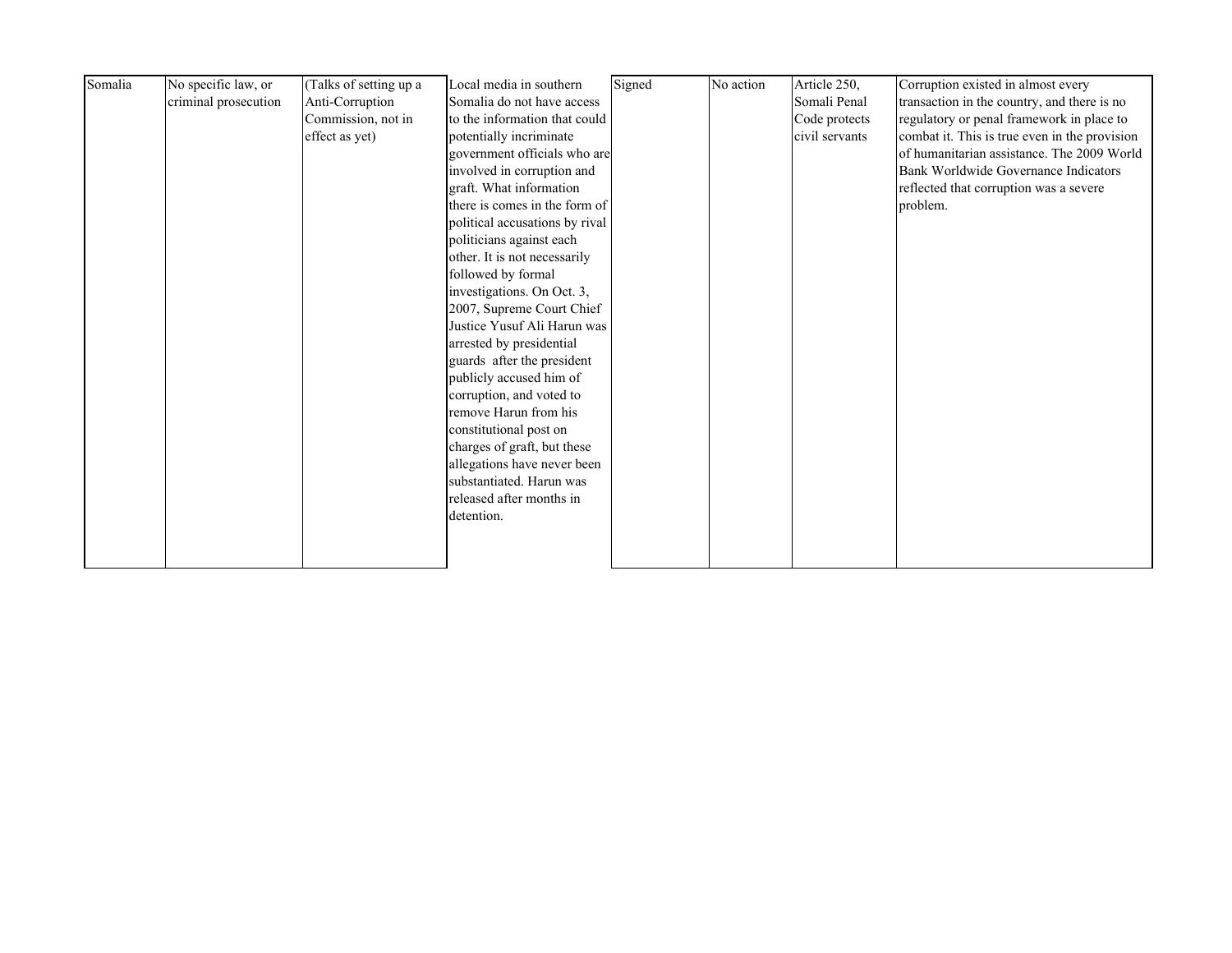| South Africa Prevention and<br>Combating of<br>Corruption Act 2004,<br><b>Public Finance</b><br>Management Act of<br>1999, Promotion of<br>Access to Information<br>Act 2000, Code of<br>Conduct for Assembly<br>and Permanent Council (NPA), South African<br>Members, Framework<br>for Supply Chain<br>Management | Special Investigating<br>Unit (SIU), the Auditor-<br>General, the Public<br>Protector (Ombudsman), Schabir Shaik, President<br>the Public Service<br>Commission, the South<br>African Police Service<br>(SAPS), and the National bribes totaling about<br>Prosecuting Authority<br>revenue Service.<br>Directorate, the<br>Scorpions (dissolved) | Investigations by the<br>Scorpions led to the 2005<br>conviction of businessman<br>Jacob Zuma's financial<br>adviser, on charges of<br>paying Zuma a series of<br>US\$170,000 to secure the<br>success of contract bids by<br>French arms manufacturer<br>International Complaints Thint; In an arms deal case,<br>former ANC chief whip<br>Tony Yengeni was convicted<br>of corruption and lost his<br>parliamentary seat, but won<br>parole in January 2007 after | Ratified | Ratified | Protected<br>Disclosures Act | High rates of violent crime are a strain on<br>capacity and make it difficult for South<br>African criminal and judicial entities to<br>dedicate adequate resources to anti-<br>corruption efforts. Parliament voted to<br>disband the South African Police Anti-<br>Corruption Unit and the Directorate for<br>Special Operations (more popularly known)<br>as the "Scorpions") and fold its jurisdiction<br>into the National Police in October 2008.<br>South Africa was the second least corrupt<br>country in Africa in 2007; it was the fourth<br>least corrupt country in Africa in 2008.<br>Public perception of widespread official<br>Department of Home Affairs, continued. |
|---------------------------------------------------------------------------------------------------------------------------------------------------------------------------------------------------------------------------------------------------------------------------------------------------------------------|--------------------------------------------------------------------------------------------------------------------------------------------------------------------------------------------------------------------------------------------------------------------------------------------------------------------------------------------------|---------------------------------------------------------------------------------------------------------------------------------------------------------------------------------------------------------------------------------------------------------------------------------------------------------------------------------------------------------------------------------------------------------------------------------------------------------------------|----------|----------|------------------------------|----------------------------------------------------------------------------------------------------------------------------------------------------------------------------------------------------------------------------------------------------------------------------------------------------------------------------------------------------------------------------------------------------------------------------------------------------------------------------------------------------------------------------------------------------------------------------------------------------------------------------------------------------------------------------------------|
|                                                                                                                                                                                                                                                                                                                     |                                                                                                                                                                                                                                                                                                                                                  | serving only five months of<br>a four-year prison sentence.                                                                                                                                                                                                                                                                                                                                                                                                         |          |          |                              | corruption, particularly in the police and the                                                                                                                                                                                                                                                                                                                                                                                                                                                                                                                                                                                                                                         |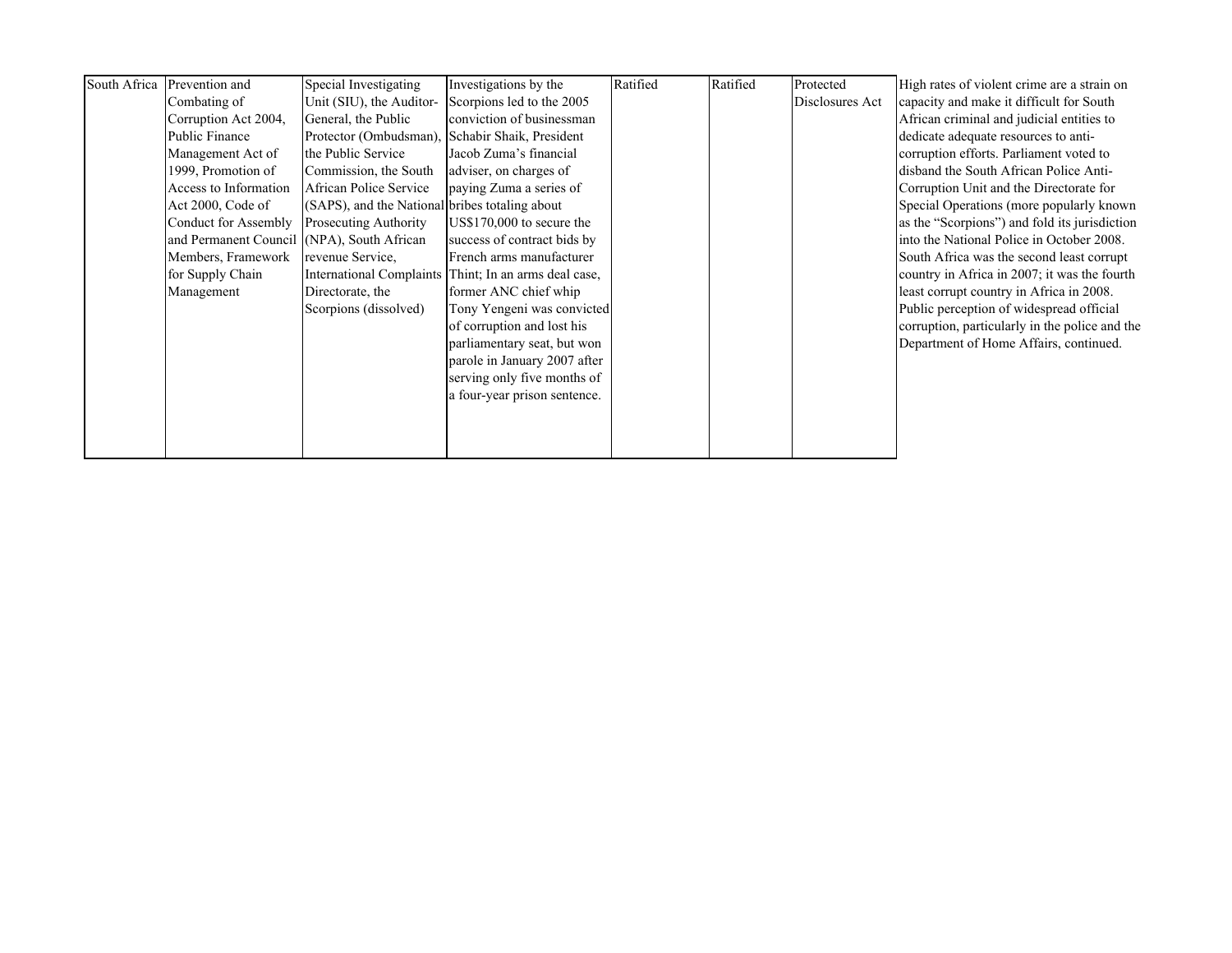| Swaziland | Prevention of          | Anti-Corruption                                                    | In 2006 the government                              | Signed | Signed   | Protected      | Corruption is not considered a significant     |
|-----------|------------------------|--------------------------------------------------------------------|-----------------------------------------------------|--------|----------|----------------|------------------------------------------------|
|           | Corruption Act 2008,   | Commission                                                         | commissioned                                        |        |          |                | obstacle to FDI.                               |
|           | The Money Laundering   |                                                                    | Pricewaterhouse Coopers to                          |        |          |                |                                                |
|           | (Prevention) Act 2001, |                                                                    | conduct a forensic                                  |        |          |                |                                                |
|           | Criminal Code          |                                                                    | investigation of the                                |        |          |                |                                                |
|           |                        |                                                                    | Department of Customs and                           |        |          |                |                                                |
|           |                        |                                                                    | Excise and the Department                           |        |          |                |                                                |
|           |                        |                                                                    | of Income Tax. The                                  |        |          |                |                                                |
|           |                        |                                                                    | investigation report found                          |        |          |                |                                                |
|           |                        |                                                                    | that the computer user                              |        |          |                |                                                |
|           |                        |                                                                    | identifications of seven                            |        |          |                |                                                |
|           |                        |                                                                    | customs officials had been                          |        |          |                |                                                |
|           |                        |                                                                    | used to manipulate data to                          |        |          |                |                                                |
|           |                        |                                                                    | undercharge importers by                            |        |          |                |                                                |
|           |                        |                                                                    | approximately \$4 million                           |        |          |                |                                                |
|           |                        |                                                                    | (28.5 million emalangeni).                          |        |          |                |                                                |
|           |                        |                                                                    | The report recommended                              |        |          |                |                                                |
|           |                        |                                                                    | disciplinary hearings for                           |        |          |                |                                                |
|           |                        |                                                                    | several Department of                               |        |          |                |                                                |
|           |                        |                                                                    | Income Tax employees and                            |        |          |                |                                                |
|           |                        |                                                                    | the banning of several                              |        |          |                |                                                |
|           |                        |                                                                    | companies from eligibility                          |        |          |                |                                                |
|           |                        |                                                                    | for government tenders.                             |        |          |                |                                                |
|           |                        |                                                                    |                                                     |        |          |                |                                                |
|           |                        |                                                                    |                                                     |        |          |                |                                                |
| Tanzania  | Prevention and         | Prevention and                                                     | According to the PCCB, 137 Ratified                 |        | Ratified | Prevention and | Corruption remains a major concern for         |
|           | Combating of           |                                                                    | Combating of Corruption new cases were submitted to |        |          | Combating of   | foreign investors. While giving or receiving a |
|           | Corruption Act 2007,   |                                                                    | Bureau, Commission for the courts during 2009 and   |        |          | Corruption Act | bribe (including bribes to a foreign official) |
|           |                        | Public Leadership Code Human Rights and Good 409 old and new cases |                                                     |        |          | 2007           | is a criminal offense in Tanzania, the         |
|           | of Ethics, Public      | Governance, Ethics                                                 | prosecuted. As of August                            |        |          |                | enforcement of laws, regulations and           |
|           | Finance Act, Public    | Commission, Controller                                             | 2009, there had been 25                             |        |          |                | penalties to combat corruption has largely     |
|           | Procurement Act        | and Auditor General,                                               | convictions and 40                                  |        |          |                | been ineffective Some areas where              |
|           |                        | Tanzania Revenue                                                   | acquittals; In May 2009, a                          |        |          |                | corruption persists include government         |
|           |                        | Authority, Public                                                  | district magistrate was                             |        |          |                | procurement, privatization, taxation, ports,   |
|           |                        | <b>Procurement Regulatory</b>                                      | sentenced to 11 years in                            |        |          |                | and customs clearance. The Customs             |
|           |                        | Authority                                                          | prison for demanding five                           |        |          |                | Department, the Port Authority, and the        |
|           |                        |                                                                    | million Tanzanian shillings                         |        |          |                | Tanzania Revenue Authority (TRA) remain a      |
|           |                        |                                                                    | $(\$3,700)$ from a businessman                      |        |          |                | great hindrance to importers throughout        |
|           |                        |                                                                    | in return for a favorable                           |        |          |                | Tanzania. Unpredictable and lengthy            |
|           |                        |                                                                    | judgment in his case.                               |        |          |                | clearance delays and bribes to expedite        |
|           |                        |                                                                    |                                                     |        |          |                | service are commonplace.                       |
|           |                        |                                                                    |                                                     |        |          |                |                                                |
|           |                        |                                                                    |                                                     |        |          |                |                                                |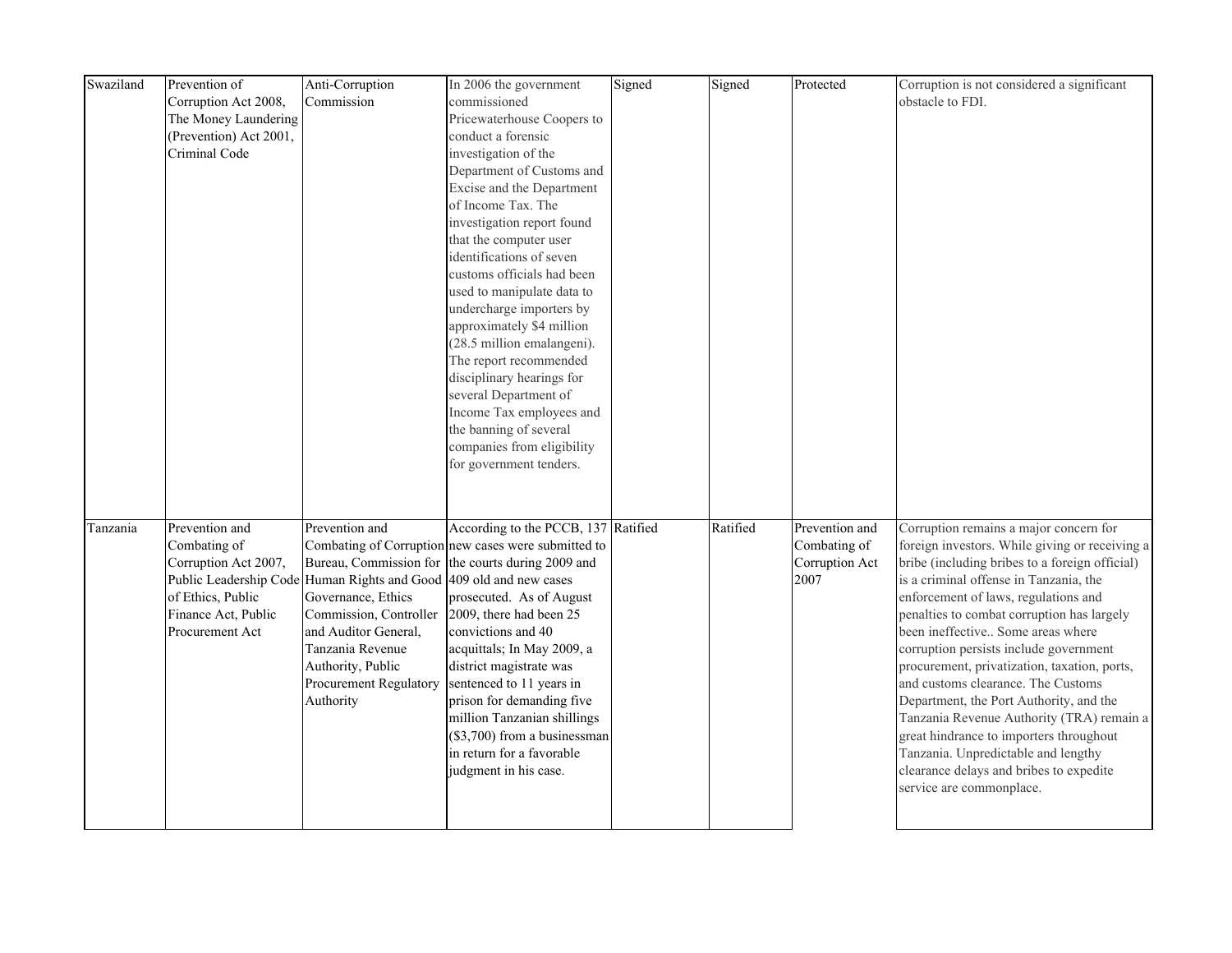| Togo   | Loi Relative a la Lutte<br>Contre Le Blanchiment Corruption Committee<br>de Capitaux(Anti<br>Money Laundering),<br>Penal Code                                                                                                                    | Ministry of Justice, Anti- In 2007, corruption                                                                                                                                                                                                                    | allegations levied by the<br>Anti-Corruption Committee<br>against the director general<br>of the Social Security<br>Agency was brought before<br>court.                                                                                                                                                                                                                                                                                                                                                                                                                                                                                          | Ratified | Ratified | Restricted                        | Although Togo has laws on the books that<br>make corruption a crime, it has spread as a<br>business practice in recent years.<br>Government procurement contracts and<br>dispute settlements are more likely to go<br>forward after palms are greased. Giving a<br>bribe, whether to private or government<br>officials, is considered a crime but is often<br>expected.                                                                                                                                                                                                                                                                                                                                                                                                                                                                                                                                                                                                                                                                                                                                                                    |
|--------|--------------------------------------------------------------------------------------------------------------------------------------------------------------------------------------------------------------------------------------------------|-------------------------------------------------------------------------------------------------------------------------------------------------------------------------------------------------------------------------------------------------------------------|--------------------------------------------------------------------------------------------------------------------------------------------------------------------------------------------------------------------------------------------------------------------------------------------------------------------------------------------------------------------------------------------------------------------------------------------------------------------------------------------------------------------------------------------------------------------------------------------------------------------------------------------------|----------|----------|-----------------------------------|---------------------------------------------------------------------------------------------------------------------------------------------------------------------------------------------------------------------------------------------------------------------------------------------------------------------------------------------------------------------------------------------------------------------------------------------------------------------------------------------------------------------------------------------------------------------------------------------------------------------------------------------------------------------------------------------------------------------------------------------------------------------------------------------------------------------------------------------------------------------------------------------------------------------------------------------------------------------------------------------------------------------------------------------------------------------------------------------------------------------------------------------|
| Uganda | Anti-Corruption Bill<br>2009, Penal Code,<br>Inspectorate of<br>Government Act 2002,<br>Public Finance and<br>Accountability Act<br>Act 2002, Public<br>Procurement and<br>Disposal of Public<br>Assets Act 2003, Code<br>of Conducts and Ethics | Inspectorate of<br>of Public Prosecutions,<br>Anti-Corruption Court,<br>Integrity, Inter Agency<br>2003, Leadership Code Forum, Auditor General.<br>Uganda Human Rights<br>Commission, Public<br>Procurement and<br>Disposal of Public<br><b>Assets Authority</b> | On November 15, 2009, a<br>Government, Directorate court in Mbarara convicted<br>grade II magistrate Moses<br>Ndifuna of abuse of office<br>Directorate of Ethics and for soliciting and receiving a<br>190,000 shilling (\$100)<br>bribe. Ndifuna, who was<br>sentenced to two years'<br>imprisonment and ordered to<br>refund the money, was<br>released on bail in December<br>pending hearing of his<br>appeal; An army tribunal<br>sentenced a former<br>commander, Major General<br>James Kazini, to three years<br>in prison for stealing funds<br>directed to nonexistent<br>soldiers. He remained free<br>on bail during his appeal.*** | Ratified | Ratified | Inspectorate of<br>Government Act | Widespread corruption damages a business<br>environment that would otherwise provide a<br>fairly level playing field for foreign investors.<br>The nature of corruption in Uganda is<br>complex. While outright bribe-taking (and<br>requesting) does exist, the misappropriation<br>of government funds and assets, graft,<br>influence peddling, and the flouting of public<br>procurement procedures also occur. Foreign<br>businesses are not specifically targeted for<br>bribes and payoffs; nor are they immune.<br>American firms have noted some difficulties<br>due to lack of transparency and possible<br>collusion between competing business<br>interests and government officials in<br>tendering processes. Reportedly, some<br>foreign businesses have been urged to take<br>on prominent local partners. Government<br>procurement, particularly for defense items,<br>is not transparent. Some American firms,<br>which are bound by the U.S. Foreign Corrupt<br>Practices Act, suspect they have lost tenders<br>to bidders from countries which have not<br>criminalized the paying of bribes to foreign<br>officials. |